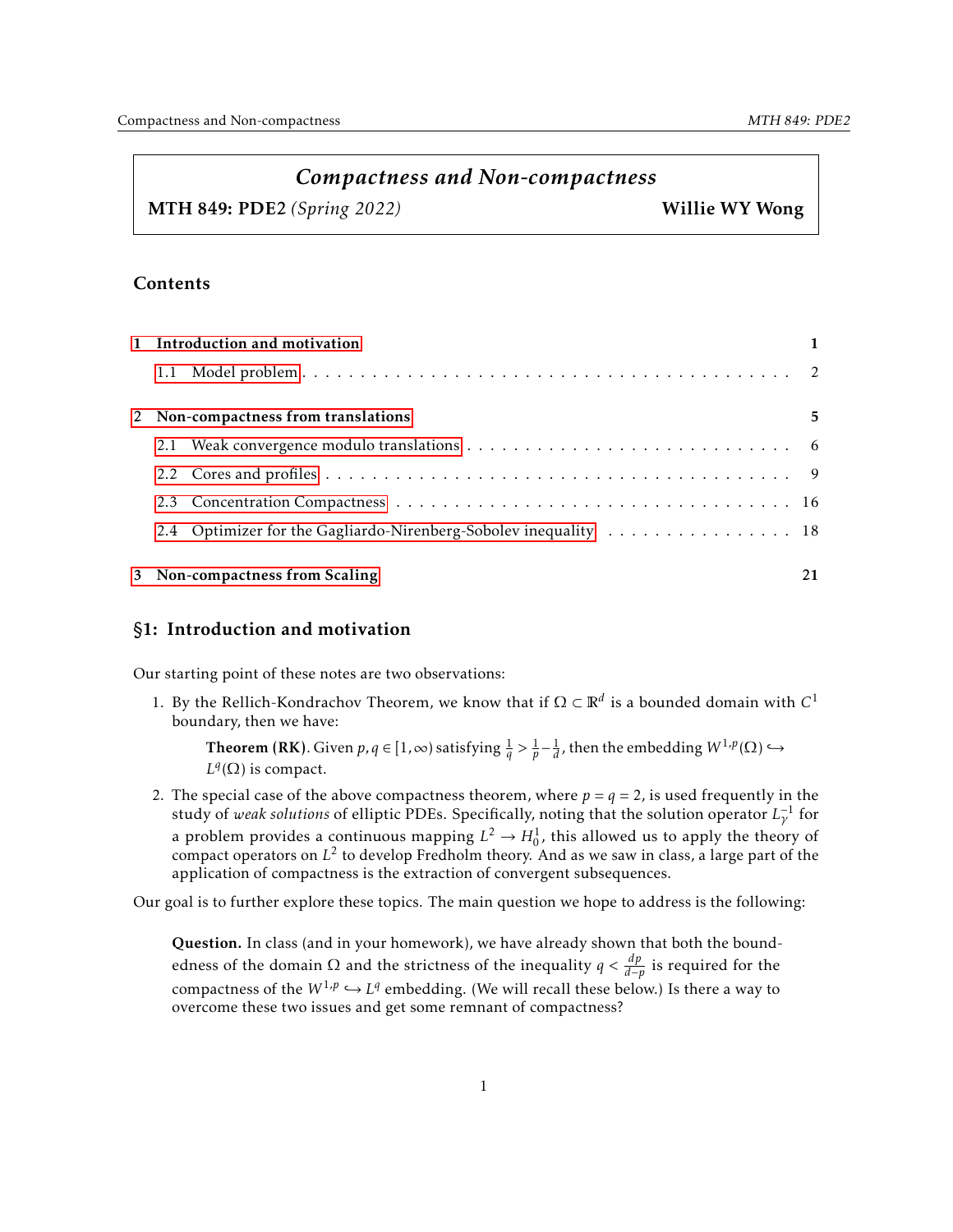Specifically, we want to examine whether some degree of compactness remains in the *W*<sup>1,2</sup>( $\mathbb{R}^d$ )  $\hookrightarrow$  *L*<sup>*q*</sup>( $\mathbb{R}^d$ ) embedding, for *q* ∈ [2,  $\frac{2d}{d-2}$ ); and whether some degree of compactness remains in the  $W^{1,2} \hookrightarrow L^q$  embedding for  $q = \frac{2d}{d-2}$ .

It turns out that these questions can be answered by the powerful machinery of *concentration com*p*actness,* which was originally formulated by P.L. Lions<sup>[1](#page-1-1)</sup>. The method has since then gained traction as a powerful tool in the study of nonlinear partial differential equations. The functional analytic foundations of the method is discussed in detail in the book by Tintarev and Fieseler $^2$  $^2$ . In these notes we will present a simple *example* of the theory, focused on the space  $H^1(\Omega)$ .

<span id="page-1-0"></span>§1.1 Model problem.— To make our discussion more concrete and focussed, let's think about the following problem.

Model Problem. Let  $\Omega$  be a domain, and let *q* be an admissible exponent such that the Sobolev embedding  $H^1(\Omega) \hookrightarrow L^q(\Omega)$  holds. Recall that this states: there exists  $C > 0$  such that for every  $u \in H^1(\Omega)$ , we have

$$
||u||_{L^{q}(\Omega)} \leq C||u||_{H^{1}(\Omega)}
$$

Let *C*∗ denote the infimum of all *C* for which the Sobolev inequality holds; this is a welldefined positive number. We wish to ask: *does there exist a non-trivial*  $u_* \in H^1(\Omega)$  *such that*  $\|u_*\|_{L^q} = C_* \|u_*\|_{H^1(\Omega )}$ ?

We call such an  $u_*$  an *optimizer* for the Sobolev embedding.

<span id="page-1-3"></span>**Theorem 1.1.** Let  $d \geq 3$  and let  $\Omega \subseteq \mathbb{R}^d$  be bounded, then there is an optimizer for the  $H_0^1(\Omega) \hookrightarrow L^q(\Omega)$ *embedding when q* ∈ [2*,* 2*d d*−2 )*. Additionally, if* Ω *has C* <sup>1</sup> *boundary (so it is an extension domain), then there is an optimizer for the*  $H^1(\Omega) \hookrightarrow L^q(\Omega)$  *embedding.* 

*Proof.* The proof of the case where  $\Omega$  is an extension domain is mostly the same as the first case, so we will just do the first case for brevity.

We have the following characterization of *C*∗ . Note that if *C* is such that the Sobolev embedding holds, then we have

$$
\frac{1}{C} \le \frac{\|u\|_{H_0^1}}{\|u\|_{L^q}}
$$

for all  $u \neq 0$ . In other words,  $\frac{1}{C}$  is a lower bound for the set

$$
\{||u||_{H^1} : u \in H_0^1(\Omega), ||u||_{L^q} = 1\}.
$$

By definition,  $\frac{1}{C_*}$  is the greatest such lower bound, and hence

$$
\frac{1}{C_*} = \inf \Big\{ ||u||_{H^1} : u \in H_0^1(\Omega), ||u||_{L^q} = 1 \Big\}.
$$

<span id="page-1-1"></span> $1$ The method actually predates Lions, and have seen several uses by people solving individual problems. Lions is generally credited with recognizing the common thread behind those techniques and formulating it as an abstract principle. See his series of papers, all titled "The concentration compactness principle in the calculus of variations" in 1984–1985.

<span id="page-1-2"></span><sup>2</sup>K. Tintarev and K.-H. Fieseler, *Concentration Compactness: Functional-Analytic Grounds and Applications*, Imperial College Press (2007).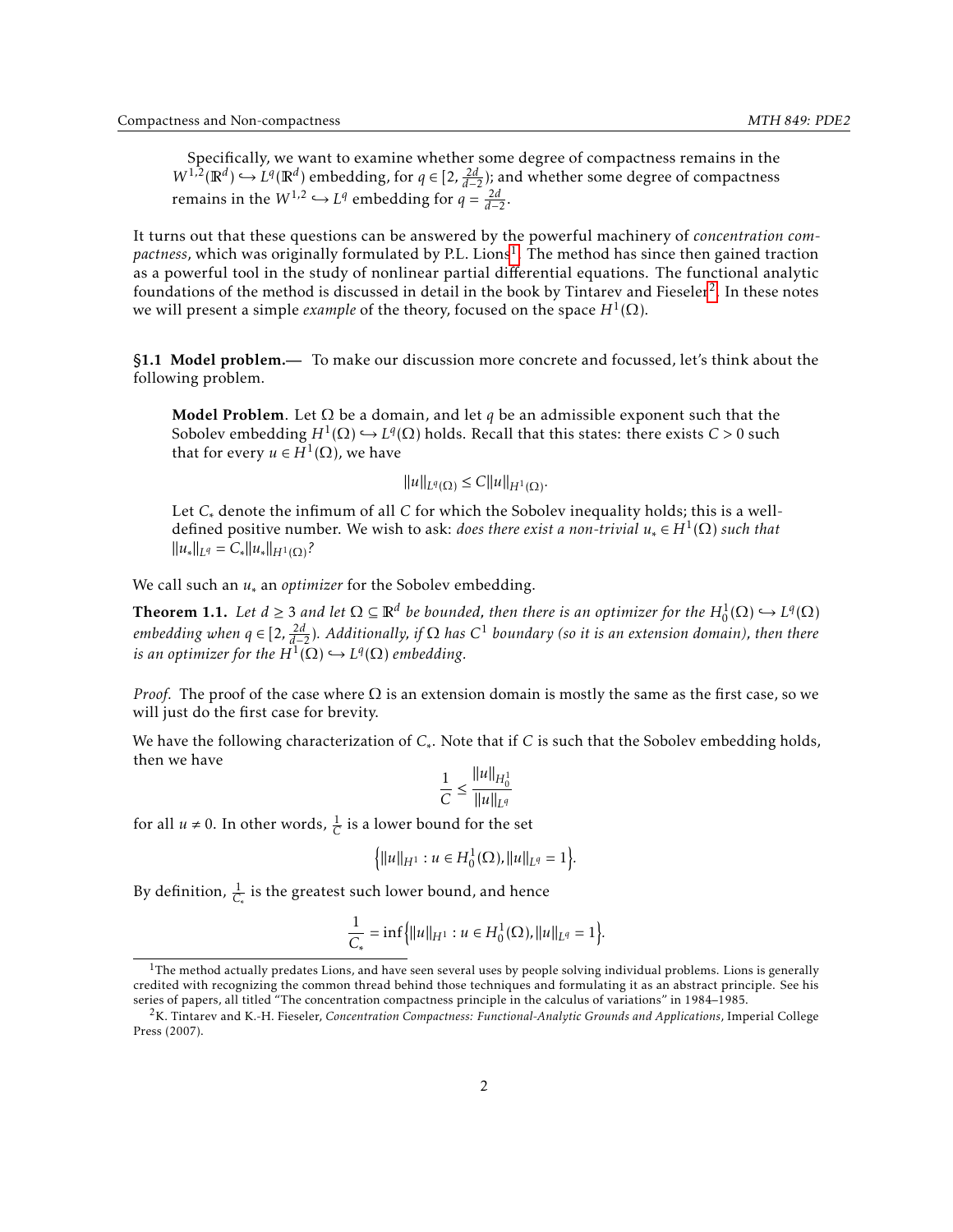By the definition of infimum, there must then exist a sequence  $\{u_k\}$  of  $H_0^1$  functions, with  $||u_k||_{L^q} = 1$ for every *k*, such that  $\lim ||u_k||_{H^1} = \frac{1}{C_*}$ . This convergence implies that  $\{u_k\}$  is bounded in  $H_0^1$ .

By the Banach-Alaoglu Theorem, norm bounded subsets in a Hilbert space is weakly pre-compact, and hence there exists a subsequence (which we will by abuse of notation also call  $\lbrace u_k \rbrace$ ) that weakly converges to an element  $u_* \in H_0^1(\Omega)$ . Notice that

$$
0 \le \liminf ||u_k - u_*||^2 = \liminf (||u_k||^2 - 2\langle u_k, u_* \rangle + ||u_*||^2).
$$

Using that weak convergence guarantees

$$
\lim \langle u_k, u_* \rangle = ||u_*||^2
$$

we find as a conclusion, the well-known fact that for weakly convergent sequences in a Hilbert space

$$
||u_*||_{H_0^1}^2 \le \liminf ||u_k||_{H_0^1}^2. \tag{1.2}
$$

As by construction  $\{u_k\}$  is a minimizing sequence, we find

$$
||u_*||_{H_0^1} \leq \frac{1}{C_*}.
$$

By the Rellich-Kondrachov Theorem, some further subsequence (which again we still write as  $\{u_k\}$ will converge strongly in  $L^q$ , call the limiting function  $\tilde{u}$ . Since  $q \geq 2$  and  $\Omega$  is bounded, we must have that  $u_k \to \tilde{u}$  strongly also in  $L^2$ . Then it follows that  $u_k$  converges weakly to  $\tilde{u}$  in  $L^2$  also. On the other hand, given any  $g \in L^2$ , by the Riesz representation theorem there exists  $\tilde{g} \in H_0^1$  such that  $\langle v, \tilde{g} \rangle_{H_0^1} = \int_{\Omega} v g$ . Thus we see that as  $u_k$  converges weakly to  $u_*$  in  $H_0^1$ , we also have  $u_k$  converging weakly to  $u_*$  in  $L^2$ . But the uniqueness of weak limits then states that  $u_* = \tilde{u}$ .

The strong convergence in  $L^q$  shows therefore that  $||u_*||_{L^q} = 1$ . By definition of  $C^*$  we must have then

$$
||u_*||_{H_0^1} \ge \frac{1}{C_*}.
$$

Using our earlier conclusion, we combine to find that  $||u_*||_{H_0^1} = \frac{1}{C_*}$  and hence is the optimizer that we seek. П

Remark 1.3 (Connection to PDEs). One may wonder: what does the model problem have to do with partial differential equations? As discussed in the proof above, the optimizer *u*∗ is the minimizer for the constrained problem "minimize  $||u||_{H^1}$  for  $u \in H_0^1(\Omega)$  under the constraint that  $||u||_{L^q} = 1$ ." If this problem seems familiar to you, it is because we've in this class dealt with a similar problem before.

Previously we studied the *eigenvalue problem* for elliptic operators. And using Rayleigh's formula, we were about to formulate the problem of finding the principal eigenvalue and eigenfunction of the Laplacian to a similar minimization problem. More precisely, Rayleign's formula give the principal eigenvalue  $λ_1$  and principal eigenfunction  $u_1$  of the operator −∆ on a bounded domain Ω by casting it as the minimization of  $||\nabla u||_{L^2}$  under the constraint  $||u||_{L^2} = 1$ . Recall further that this can be interpreted as finding a weak solution to the partial differential equation  $-\Delta u = \lambda u$  for  $u \in H_0^1$ .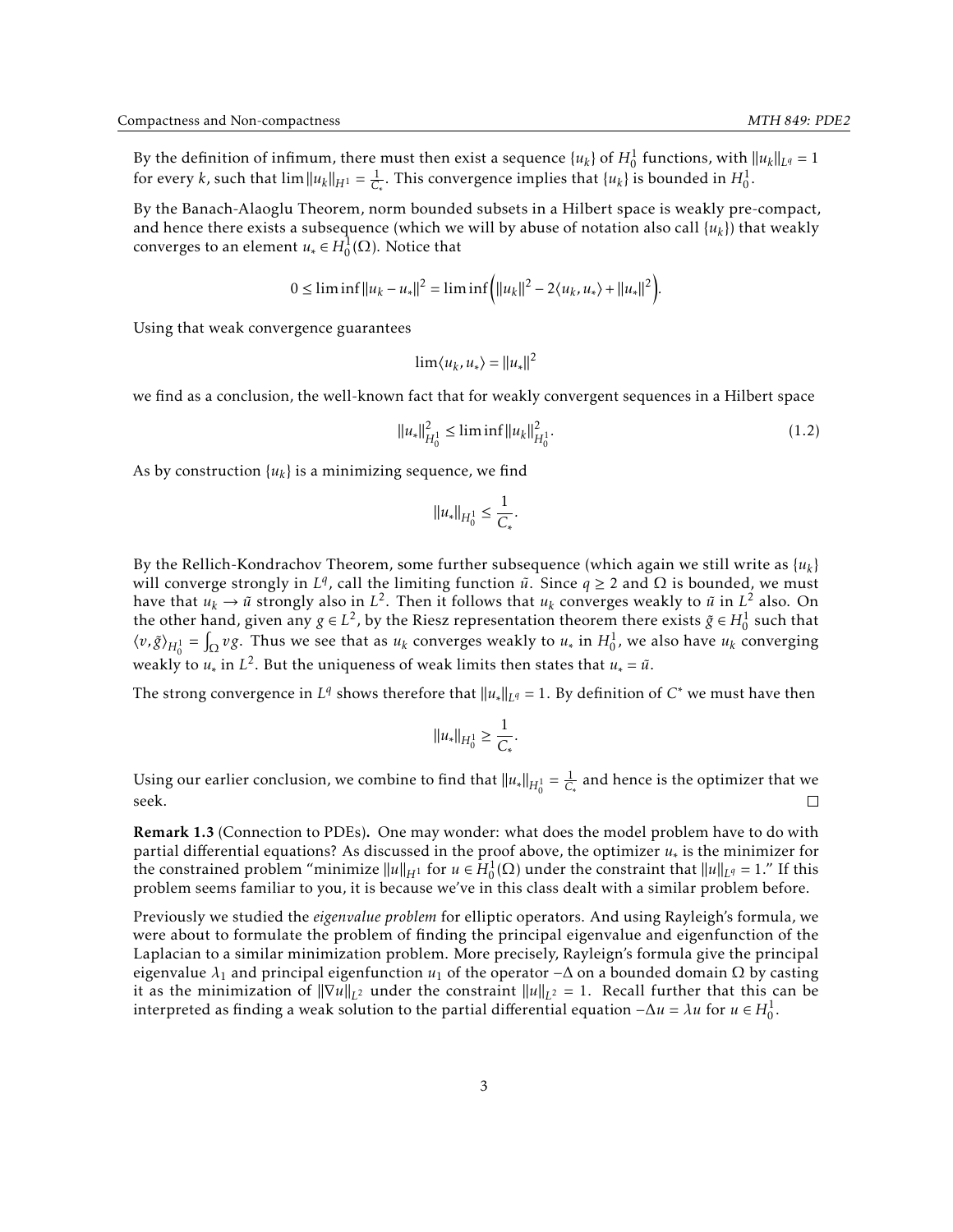It turns out that the model problem above is similarly related to a *nonlinear* PDE. Knowing that the minimizer *u*∗ exists, by Fermat's principle together with Lagrange multipliers, we know that there exists a  $\lambda$  such that for any  $v \in H_0^1$ ,

$$
\lim_{s \to 0} \frac{1}{s} (||u_{*} + sv||_{H^{1}}^{2} - ||u^{*}||_{H^{1}}^{2} + \lambda ||u_{*} + sv||_{L^{q}}^{q} - \lambda ||u_{*}||_{L^{q}}^{q}) = 0.
$$

(Here  $\lambda$  is the Lagrange multiplier, and we write the constraint as  $||u||_l^q$  $L_q$  = 1, and the quantity to minimize as  $||u||^2_{H^1}$ .) Using that

$$
||u_* + sv||_{H^1}^2 = ||u_*||_{H^1}^2 + s^2 ||v||_{H^1}^2 + 2s \int \nabla u_* \cdot \nabla v + uv \, dx
$$

and

$$
||u_* + sv||_{L^q}^q = ||u_*||_{L^q}^q + qs \int |u_*|^{q-2} u_* v + O(s^2)
$$

we see that *u*∗ being the constrained minimizer is equivalent to requiring

$$
\int 2\nabla u_* \cdot \nabla v + 2uv + \lambda q |u_*|^{q-2} u_* v \, dx = 0 \tag{1.4}
$$

for every  $v \in H_0^1$ , with the additional requirement that  $||u_*||_{L^q} = 1$ . This equation can be interpreted as asking for *u*∗ to be a *weak solution* to the *nonlinear elliptic problem*

<span id="page-3-2"></span>
$$
\begin{cases}\n-\Delta u_* + u_* + \frac{q\lambda}{2} |u_*|^{q-2} u_* = 0 \\
u_*|_{\partial\Omega} = 0\n\end{cases}
$$
\n(1.5)

Indeed, the techniques illustrated in these notes can be useful for solving similar nonlinear elliptic problems that admit variational formulations. Some of the historical highlights of this line of arguments include the solution of the Yamabe Problem $^3$  $^3$ , and the Sacks-Uhlenbeck Theorem $^4\!$  $^4\!$  $^4\!$ .

<span id="page-3-3"></span>Remark 1.6. An interesting consequence is the following: Let *U,V* be bounded connected open domains with  $C^1$  boundary, with  $U \subsetneq V$  (and so that  $V \setminus U$  contains an open set). Then the sharp constants  $C_{*,U}$  and  $C_{*,V}$  in the Sobolev embedding  $H_0^1 \hookrightarrow L^q$  has the relationship  $C_{*,U} < C_{*,V}$ .

The non-strict inequality follows from the description

$$
\frac{1}{C_*, U} = \inf \Big\{ ||u||_{H^1} : u \in H_0^1(\Omega), ||u||_{L^q} = 1 \Big\}.
$$

Noting that if  $u \in H_0^1(U)$ , extending *u* by zero across the boundary we get a function  $\bar{u} \in H_0^1(V)$ . So the infimum over *V* must be smaller, and so we have  $\frac{1}{C_{*,U}} \geq \frac{1}{C_{*,V}}$ . This is essentially also what you proved on Problem 7 of Problem Set 5 of this course, for the eigenvalues.

To get the strict inequality: suppose that the two values were actually equal. This means that an optimizer for the *U* problem is also an optimizer for the *V* problem. Let *u*∗*,U* be the optimizer, *which*

<span id="page-3-0"></span> $3$ See, T. Aubin, "Équations différentielles non linéaires et problème de Yamabe concernant la courbure scalaire", J. Math. Pures Appl. (1976), or T. Aubin, *Some nonlinear problems in Riemannian geometry*, Springer (1998).

<span id="page-3-1"></span><sup>4</sup> J. Sacks and K. Uhlenbeck, "The Existence of Minimal Immersions of 2-Spheres", Annals of Math. (1981)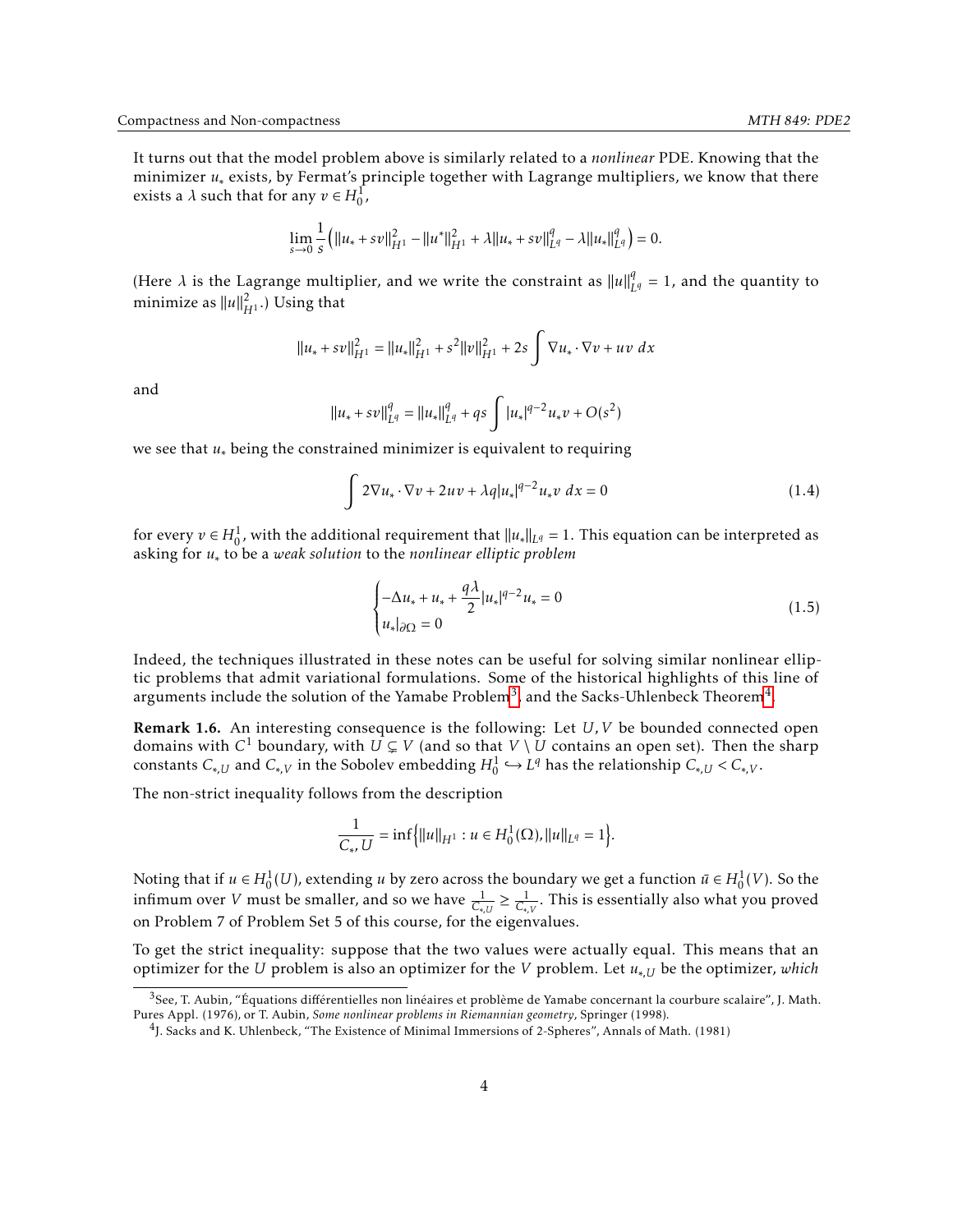*we think of as an optimizer for the V problem that vanishes on*  $V \setminus U$ *. Looking at the nonlinear problem* [\(1.5\)](#page-3-2), we see that when  $u_{*,U} \approx 0$ , we can regard  $u_{*,U}$  as satisfying an expression of the form  $Lu_{*,U} = 0$ where

$$
L = -\Delta + 1 + \frac{q\lambda}{2} |u_*|^{q-2}.
$$

The positivity of the "*c*" term means we can apply the strong maximum principle. But now we run into trouble in a neighborhood of  $V \setminus U$  since the function vanishing on an open set implies it must vanish everywhere. This leads to a contradiction as *u*∗*,U* has *L <sup>q</sup>* norm 1. So the inequality must be strict: that  $u_{*IJ}$  cannot actually be an optimizer for the problem in the larger domain.

In the proof of the theorem above, we showed that if  $u_k \to u$  in  $H_0^1$  then  $u_k \to u$  in  $L^q$ . The argument given there can be abstracted as the following Lemma. We record it here since this argument will be used many times in the sequel.

<span id="page-4-2"></span>**Lemma 1.7.** Let *X*, *Y* be reflexive Banach spaces, and  $T : X \rightarrow Y$  a compact operator. Then  $x_k \rightarrow x$  implies  $Tx_k \rightarrow Tx$ .

*Proof.* Since *x<sup>k</sup>* converges weakly, the sequence must be norm bounded (uniform boundedness principle). Therefore by the compactness of *T*, the sequence  $Tx_k$  has a convergent subsequence  $Tx_{k_j} \rightarrow y \in Y$ .

On the other hand, letting  $\varphi \in Y^*$ , the adjoint operator  $T^* : Y^* \to X^*$  is continuous, and we have that  $\varphi(Tx_k) = T^* \varphi(x_k) \to T^* \varphi(x) = \varphi(Tx)$  by weak convergence of  $x_k \to x$ , so Tx is also a weak limit of  $Tx_k$ .

Since strong limits are weak limits, and weak limits are unique, this means that *T x* = *y*.

Now, instead of applying this argument to  $x_k$ , we apply it to any subsequence of  $x_k$ , this shows that any subsequence of  $Tx_k$  has a subsequence convergent to  $Tx$ . Standard metric space theory then shows this means  $Tx_k \rightarrow Tx$ .  $\Box$ 

In the remainder of these notes, we will try to answer the existence problem for the optimizer of Sobolev embedding after relaxing the conditions. First we will relax the condition that  $\Omega$  is bounded. Secondly (if time permits) we will relax the condition that  $q < \frac{2d}{d-2}$  and study the limiting case  $q = \frac{2d}{d-2}$ . For historical reference, the codification of the concentration compactness argument for studying Sobolev embeddings was due to Gérard<sup>[5](#page-4-1)</sup>

**Remark 1.8** (Notation for sequences). In the following, to simplify notation, we will use  $\vec{u}$  to denote a sequence, and  $u_j$  to denote its individual terms. Given a strictly increasing function  $\zeta : \mathbb{N} \to \mathbb{N}$ , we will denote the subsequence traditionally labeled as  $\{u_{\zeta_j}\}$  also by the notation  $\vec{u} \circ \zeta$ . The individual terms of this subsequence may be referred to as either *uζ*(*j*) or *uζ<sup>j</sup>* ; the former can become easier to use when handling nested subsequences.

#### <span id="page-4-0"></span>§2: Non-compactness from translations

We will first tackle the question of the compactness of the Gagliardo-Nirenberg-Sobolev embedding *H*<sup>1</sup>( $\mathbb{R}^d$ ) → *L*<sup>*q*</sup>( $\mathbb{R}^d$ ). Here *d* ≥ 3 and *q* ∈ [2,  $\frac{2d}{d-2}$ ). Now, this embedding is known to be *non-compact*.

<span id="page-4-1"></span><sup>5</sup>P. Gérard, "Description du défaut de compacité de l'injection de Sobolev", ESAIM Control Optim. Calc. Var. 3 (1998).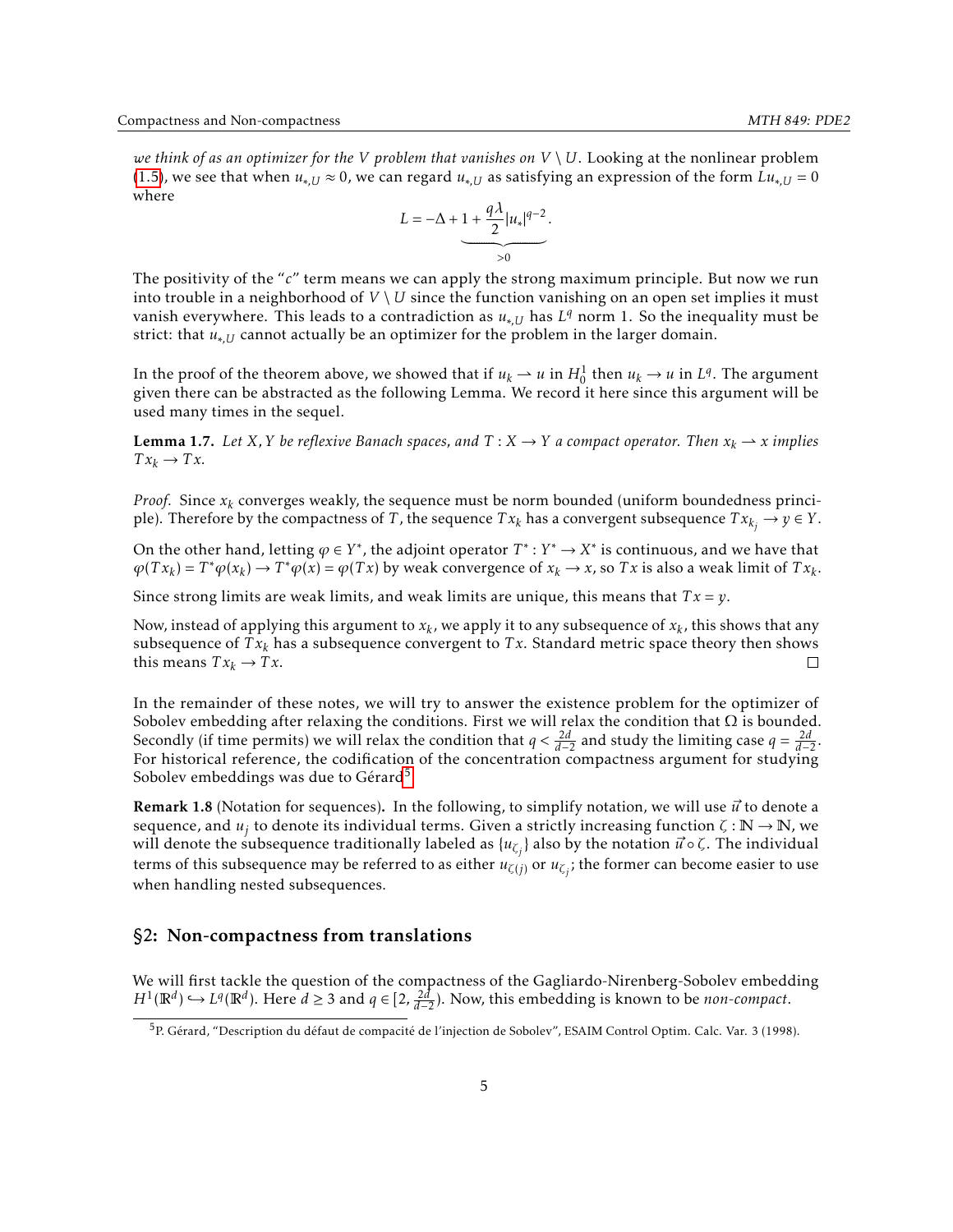<span id="page-5-1"></span>Example 2.1. Let  $u_0 \in C_c^{\infty}$  $c^{\infty}(B(0,1))$  be chosen with  $||u_0||_{L^q} = 1$ . Let  $x_i = (2i,0,0,...,0) \in \mathbb{R}^d$ . Set  $u_i(x) = u_0(x - x_i)$ . Then if  $i \neq j$ , the functions  $u_i$  and  $u_j$  have disjoint support, and so  $||u_i - u_j||_{L^q} = \sqrt{2}$ , therefore the sequence  $\vec{u}$  has no Cauchy subsequences in  $L^q$ . On the other hand, by construction we have  $\|u_i\|_{H^1}=\|u_0\|_{H^1}$  so the sequence is bounded in  $H^1(\mathbb{R}^d).$  This shows that the Gagliardo-Nirenberg-Sobolev embedding cannot be compact.

Now, returning to the Proof of Theorem [1.1,](#page-1-3) we see that this poses the main difficulty in constructing an optimizer for the embedding problem. The Banach-Alaoglu step holds for general Hilbert spaces and doesn't care that our underlying domain is non-compact. And the uniqueness of the weak limit is also generally true. At issue is that we may not have a strong limit in  $L<sup>q</sup>$ , due to the lack of compactness. Our discussion in this section will show that if we somehow "compensate" for the non-compactness arising from translations in  $\mathbb{R}^d$  , we can regain the existence of strong limits in  $L^q$  and thereby obtain the existence of an optimizer.

<span id="page-5-0"></span>§2.1 Weak convergence modulo translations.— Our goal is to compensate for the non-compact translations, so we start by defining a weak convergence concept that quotients out translations.

**Definition 2.2.** Given a function  $u : \mathbb{R}^d \to \mathbb{R}$ , we denote by  $\tau_v u(x) := u(x - y)$  its translation by *y*.

Given a sequence  $\vec{u}$  of functions on  $\mathbb{R}^d$ , and  $\vec{y}$  a sequence of points in  $\mathbb{R}^d$ , by  $\tau_{\vec{y}}\vec{u}$  we will understand the sequence of functions whose individual terms are  $\tau_{y_k} u_k$ .

**Definition** 2.3 ( $\tau$ -weak convergence). Given a sequence  $\vec{u}$  in  $H^1(\mathbb{R}^d)$ , we say that the sequence converges *weakly modulo translations* to a function *u*, or that the sequence converges *τ-weakly* to *u*, or in symbols  $u_k \stackrel{\tau}{\rightharpoonup} u$ , if for any  $\varphi \in H^1$ , we have

$$
\lim_{k \to \infty} \sup_{y \in \mathbb{R}^d} \langle u_k - u, \tau_y \varphi \rangle = 0.
$$

Here  $\langle f, g \rangle = \int \nabla f \cdot \nabla g + fg$  is the  $H^1$  inner product.

<span id="page-5-3"></span>**Proposition** 2.4.  $u_k \stackrel{\tau}{\rightharpoonup} u$  if and only if for every sequence  $\vec{y}$  in  $\mathbb{R}^d$ , the sequence whose terms are  $\tau_{y_k}(u_k-u)$ *converges to* 0 *weakly.*

Proof. 
$$
\tau_{y_k}(u_k - u) \to 0 \iff \forall \varphi \langle \tau_{y_k}(u_k - u), \varphi \rangle \to 0 \iff \forall \varphi \langle u_k - u, \tau_{-y_k} \varphi \rangle = 0.
$$

For each  $\varphi$ , there exists a sequence  $\vec{y}^{\varphi}$  such that

$$
\left|\sup_{y\in\mathbb{R}^d}\langle u_k-u,\tau_y\varphi\rangle-\langle u_k-u,\tau_{y_k^{\varphi}}\varphi\rangle\right|<\frac{1}{k}.
$$

Therefore  $\forall \vec{y} \ \tau_{y_k}(u_k - u) \to 0 \implies u_k \stackrel{\tau}{\rightharpoonup} u.$ 

The reverse implication follows from observing that for any sequence  $\vec{v}$ , it holds from definition that  $\langle u_k - u, \tau_{-\gamma_k} \varphi \rangle \le \sup_{y \in \mathbb{R}^d} \langle u_k - u, \tau_y \varphi \rangle.$  $\Box$ 

<span id="page-5-2"></span>**Corollary** 2.5. *If*  $u_k \stackrel{\tau}{\rightharpoonup} u$ , then  $u_k \rightharpoonup u$ .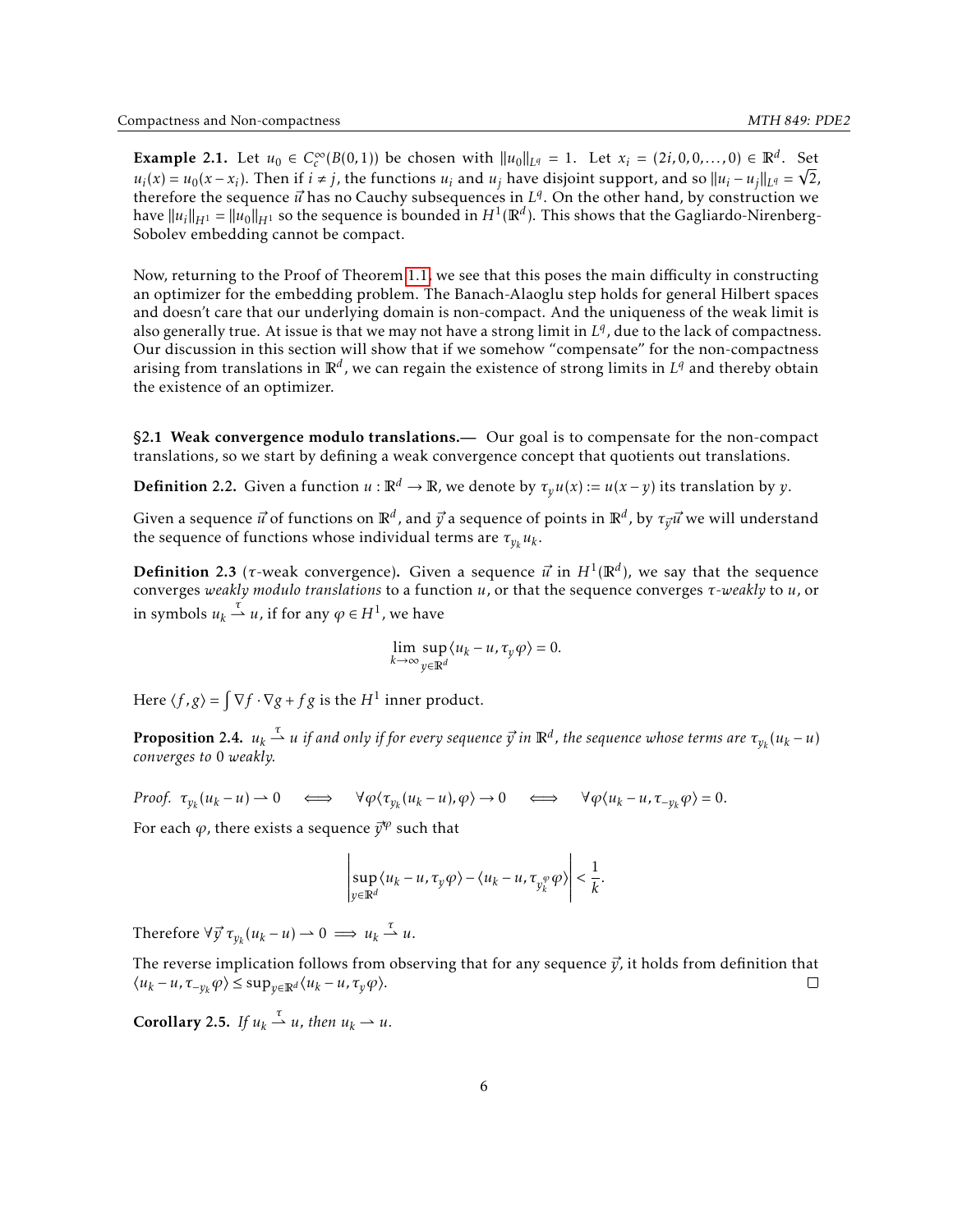**Proposition 2.6.** *Given*  $u_k \rightharpoonup 0$ *, if the sequence*  $\vec{y}$  *does not converge to infinity, then there exists a subsequence indexed by*  $\zeta : \mathbb{N} \to \mathbb{N}$  *such that*  $\tau_{y_{\zeta(j)}} u_{\zeta(j)} \to 0$ .

*Proof.* First, we note that weakly bounded sequences are bounded, and so  $\vec{u}$  is a bounded sequence.

By Bolzano-Weierstrass, if  $\vec{v}$  does not converge to infinity, then it contains a convergent subsequence  $\vec{y}$  ∘ ζ →  $y$ . Since translations act continuously on  $H^1$ , we have that for every  $\varphi \in H^{\bar 1}$ ,  $\tau_{-y_{\zeta(j)}}\varphi \to \tau_{-y}\varphi$ strongly. Using that  $\langle \tau_{y_{\zeta(j)}} u_{\zeta(j)}, \varphi \rangle = \langle u_{\zeta(j)}, \tau_{-y_{\zeta(j)}} \varphi \rangle$ , we get

 $|\langle u_{\zeta (j)}, \tau _{-y_{\zeta (i)}}\varphi \rangle | \leq |\langle u_{\zeta (j)}, \tau _{-y} \varphi \rangle | + |\langle u_{\zeta (j)}, \tau _{-y_{\zeta (i)}}\varphi - \tau _{-y}\varphi \rangle|.$ 

The first term converges to zero due to the assumed weak convergence  $u_k \to 0$ . The second term converges to zero since  $\vec{u}$  is uniformly bounded and  $\tau_{-y_{\zeta(j)}}\varphi \to \tau_{-y}\varphi$  strongly. П

The requirement that  $\vec{y}$  does not converge to infinity is important.

**Example 2.7.** Let  $u_k = \tau_{x_k} u_0$  be as in Example [2.1,](#page-5-1) then  $u_k \rightharpoonup 0$ . Let  $y_k = -x_k$ , then  $\tau_{y_k} u_k = u_0$  is the constant sequence, and hence has no subsequence that converges weakly to zero.

This also shows that the converse of Corollary [2.5](#page-5-2) is false.

On the other hand, we have the strong convergence implies *τ*-weak convergence.

**Proposition 2.8.** *Given*  $u_k \to u$ *, then*  $u_k \stackrel{\tau}{\rightharpoonup} u$ *.* 

*Proof.* We use that norm convergence is translation invariant, and so  $u_k \to u \implies \tau_{y_k}(u_k - u) \to 0$  in norm, and hence weakly, for any sequence  $\vec{y}$ . By Proposition [2.4](#page-5-3) this proves the proposition.  $\Box$ 

**Example 2.9.** The converse of the above proposition is false. Let  $u_k$  be as in Example [2.1;](#page-5-1) recall that they have pairwise disjoint support. Define

$$
v_k = \frac{1}{\sqrt{k}} \sum_{j=1}^k u_j.
$$

Due to the pairwise disjoint support, we have that  $||v_k||_{H^1} = ||u_0||_{H^1}$ , and so clearly  $v_k \nrightarrow 0$ .

I claim however that  $v_k\stackrel{\tau}{\rightharpoonup} 0.$  Let  $\varphi\in H^1$ , and  $\epsilon>0.$  There exists a ball  $B$  of radius  $R$  sufficiently large such that  $\|\varphi\|_{H^1(B^c)} \leq \epsilon$ . By construction, any translations of this ball *B* can fit at most *R*/2 of the  $u_k$  in it simultaneously. And so we have

$$
\langle v_k, \tau_{\gamma} \varphi \rangle = \langle v_k, (\tau_{\gamma} \varphi)_{\tau_{\nu} B} \rangle + \langle v_k, (\tau_{\gamma} \varphi) |_{\tau_{\nu} B^c} \rangle.
$$

The first term is bounded by

$$
|\langle v_k, (\tau_y \varphi)_{\tau_y B} \rangle| \leq \frac{R}{2\sqrt{k}} ||u_0||_{H^1} ||\varphi||_{H^1}.
$$

The second term is bounded by

$$
|\langle v_k, (\tau_y \varphi)_{\tau_v B^c} \rangle| \le ||u_0||_{H^1} \epsilon.
$$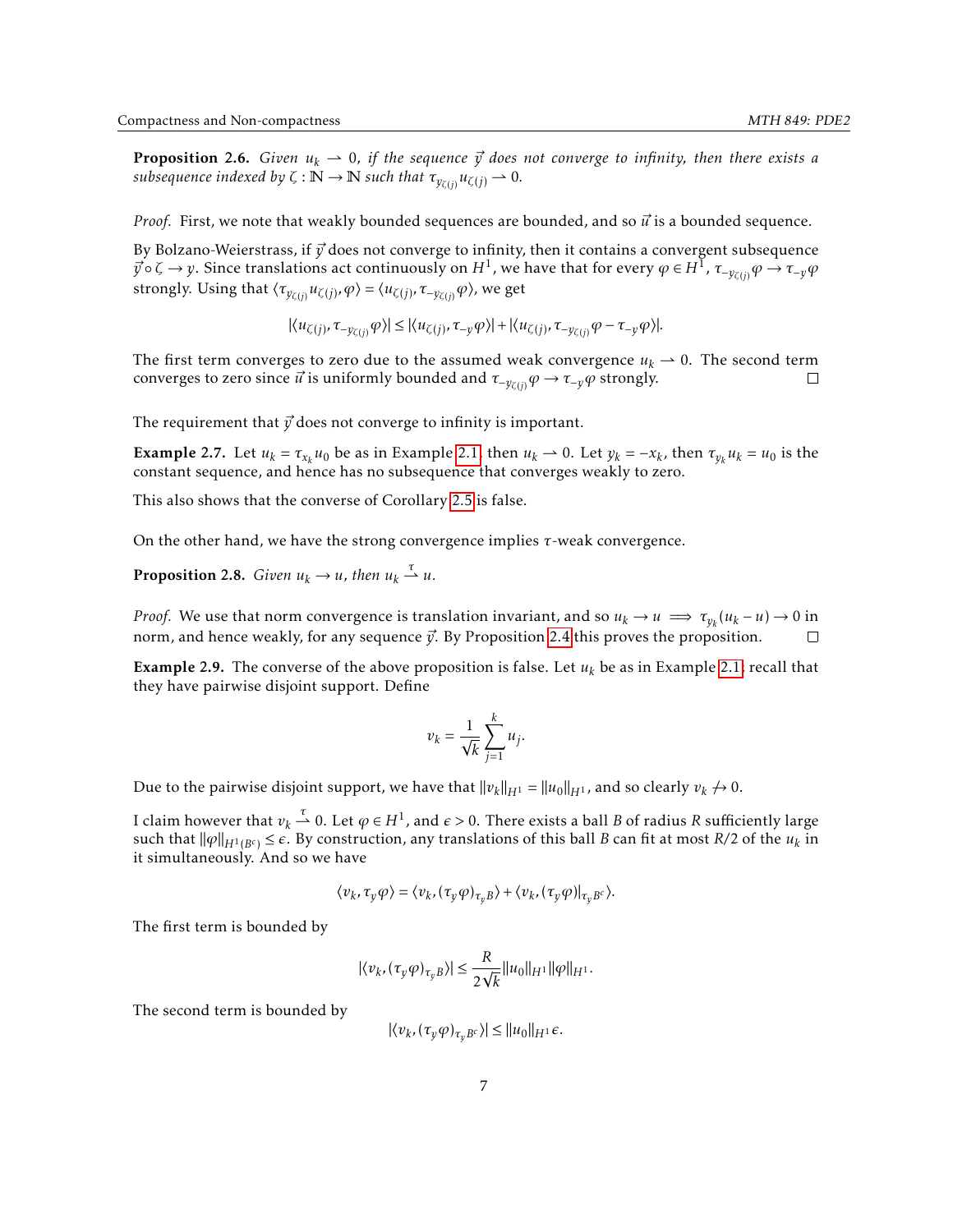So first choosing  $\epsilon$  sufficiently small, and then choosing *k* sufficiently large to compensate for *R*, we see that  $|\langle v_k, \tau_y \varphi \rangle|$  can be made arbitrarily small (for sufficiently large *k*), independently of *y*. This shows exactly that  $v_k \stackrel{\tau}{\rightharpoonup} 0$ .

**Example 2.10.** Observe however, that the functions  $v_k$  converges strongly to 0 in  $L^q$ , for  $q > 2$ . Indeed, using the disjoint support condition, we have

$$
||v_k||_{L^q}^q = \sum_{j=1}^k \frac{1}{k^{q/2}} ||u_j||_{L^q}^q = \frac{1}{k^{(q-2)/2}} ||u_0||_{L^q}^q \searrow 0.
$$

The previous example provides some evidence for the following theorem, which is the main result of this section. It indicates that the notion of *τ*-weak convergence in *H*<sup>1</sup> is intimately tied to strong convergence in *L q* .

<span id="page-7-0"></span>**Theorem 2.11.** Let  $\vec{u}$  be a bounded sequence of  $H^1(\mathbb{R}^d)$  functions. Then the following two statements are *equivalent:*

*1.*  $u_k \stackrel{\tau}{\rightharpoonup} 0$ ; *2.*  $||u_k||_{L^q}$  → 0 *for some*  $q \in (2, \frac{2d}{d-2})$ *.* 

*Proof that 1*  $\implies$  2. This proof is using essentially the same argument that appeared in the previous example.

We will divide up  $\mathbb{R}^d$  into a countable collection of disjoint unit cubes  $Q_\mu$ , indexed by  $\mu\in\mathbb{N}.$  Given a function  $f : \mathbb{R}^d \to \mathbb{R}$ , we will denote by  $\pi_\mu f$  its restriction to  $Q_\mu$ . We observe the following, due to the disjoint nature of the cubes:

 $1/2$ 

• 
$$
||f||_{H^1(\mathbb{R}^d)} = \left(\sum_{\mu} ||\pi_{\mu}f||^2_{H^1(Q_{\mu})}\right)^{1/2};
$$
  
•  $||f||_{L^q(\mathbb{R}^d)} = \left(\sum_{\mu} ||\pi_{\mu}f||^q_{L^q(Q_{\mu})}\right)^{1/q}.$ 

Additionally, we have that on each of the unit cubes, we can apply Sobolev embedding: there exists some constant *C* such that  $\|\pi_{\mu}f\|_{L^{q}} \leq C \|\pi_{\mu}f\|_{H^{1}}$ .

Now consider the function  $u_k$ . We have, since  $2 < q < \infty$ , we can apply Hölder's inequality to obtain the interpolation

$$
\|u_k\|_{L^q(\mathbb{R}^d)} = \left(\sum_{\mu} \|\pi_{\mu}u_k\|_{L^q(Q_{\mu})}^q\right)^{1/q}
$$
  

$$
\leq \left(\sum_{\mu} \|\pi_{\mu}u_k\|_{L^q(Q_{\mu})}^2\right)^{1/q} \left(\sup_{\mu} \|\pi_{\mu}u_k\|_{L^q(Q_{\mu})}\right)^{1-2/q}
$$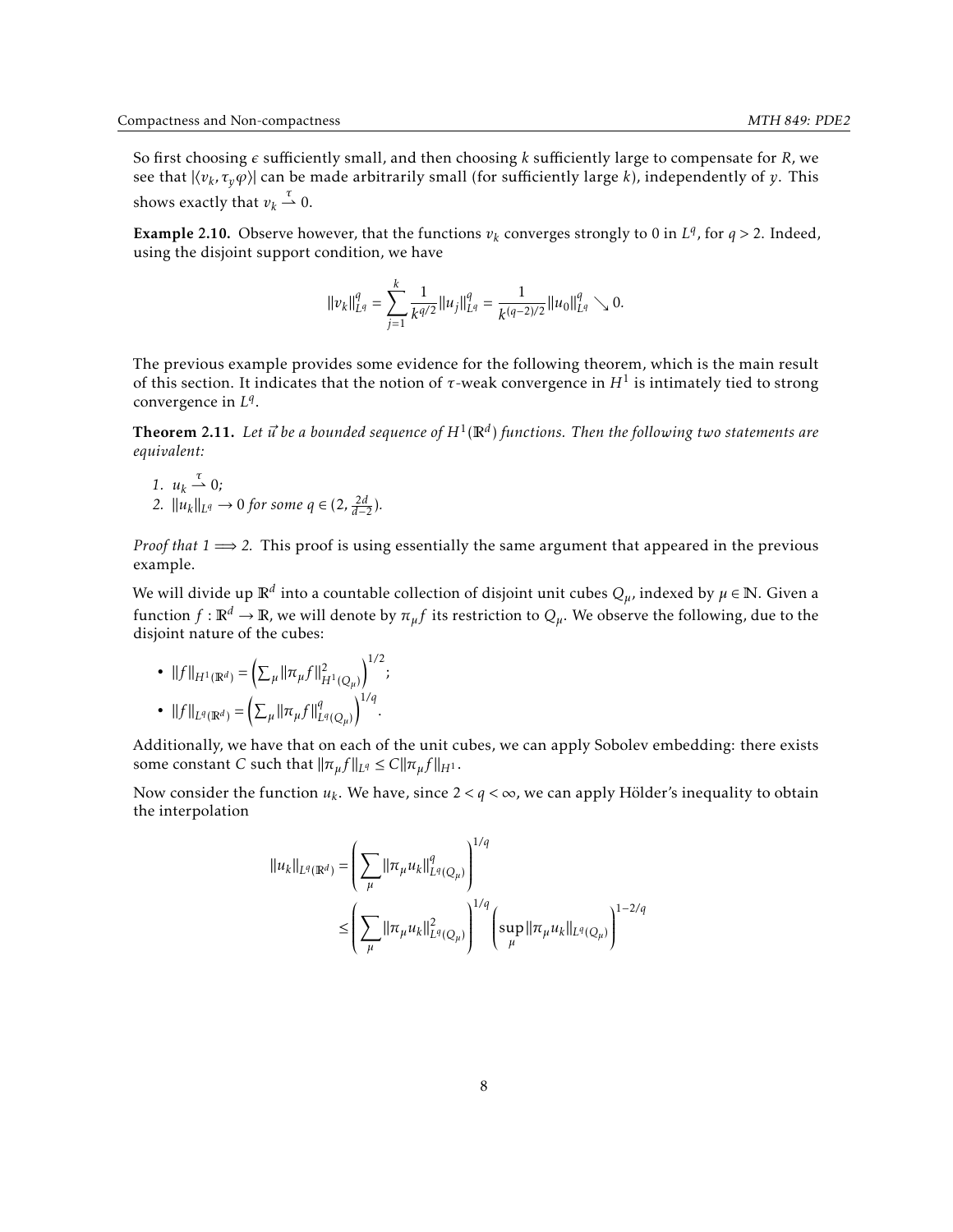and now by Sobolev embedding on the terms inside the first brackets

$$
\leq C^{2/q} \left( \sum_{\mu} \|\pi_{\mu} u_k\|_{H^1(Q_{\mu})}^2 \right)^{1/q} \left( \sup_{\mu} \|\pi_{\mu} u_k\|_{L^q(Q_{\mu})} \right)^{1-2/q} \\ \leq C^{2/q} \|u_k\|_{H^1(\mathbb{R}^d)}^{2/q} \left( \sup_{\mu} \|\pi_{\mu} u_k\|_{L^q(Q_{\mu})} \right)^{1-2/q}.
$$

By hypothesis, we have that <sup>∥</sup>*uk*∥*H*<sup>1</sup> is uniformly bounded. Therefore to prove our desired conclusion, it is enough to show that

<span id="page-8-1"></span>
$$
\sup_{u} ||\pi_{\mu} u_{k}||_{L^{q}(Q_{\mu})} \to 0. \tag{2.12}
$$

Now, for each  $u_k$ , there exists a cube  $Q_{\mu_k}$  such that

$$
\|\pi_{\mu_k} u_k\|_{L^q(Q_{\mu_k})} \ge \frac{1}{2} \sup_{\mu} \|\pi_{\mu} u_k\|_{L^q(Q_{\mu})}
$$

by the definition of the supremum. Let  $y_k$  be such that  $\tau_{y_k}$  brings the cube  $Q_{\mu_k}$  to the location of  $Q_1$ , so that

$$
\pi_1 \tau_{y_k} u_k = \tau_{y_k} \pi_{\mu_k} u_k.
$$

Now consider the sequence  $\tau_{y_k}u_k$ : by our hypothesis  $u_k\stackrel{\tau}{\rightharpoonup} 0$  and hence  $\tau_{y_k}u_k\rightharpoonup 0$ , and hence  $\pi_1\tau_{y_k}u_k\rightharpoonup 0$ 0. On the other hand, since  $Q_1$  is a bounded domain, we know that the embedding  $H^1(Q_1) \hookrightarrow L^q(Q_1)$ is compact, and hence by Lemma [1.7](#page-4-2) we have that  $\|\pi_1\tau_{y_k}u_k\|_{L^q}\to 0$ . By construction, as  $\|\pi_1\tau_{y_k}u_k\|_{L^q} =$  $\|\pi_{\mu_k} u_k\|_{L^q} \ge \frac{1}{2} \sup_{\mu} \|\pi_{\mu} u_k\|_{L^q}$ , this shows [\(2.12\)](#page-8-1) holds as desired. П

*Proof that 2*  $\Longrightarrow$  *1*. Let  $\{y_k\}$  be an arbitrary sequence in  $\mathbb{R}^d$ . Let  $\{v_j\}$  be an arbitrary subsequence of  $\{\tau_{y_k} u_k\}$ . By Banach-Alaoglu,  $\{v_j\}$  has a weakly convergent subsequence in  $H^1$ ; let  $v$  denote said weak limit. Let *A* be some round ball. Applying Rellich-Kondrachav and Lemma [1.7](#page-4-2) (using that  $v_j \rightarrow 0$ strongly in  $L^q$ ) we see that  $v|_A = 0$ .

Now given  $\varphi \in H_0^1(A)$ , extended by 0 to the exterior of *A*, consider the sequence of numbers  $\langle \tau_{\vec{y}} \vec{u}, \varphi \rangle$ . The argument given in the previous paragraph shows that any subsequence of this sequence has a further subsequence that converges to 0. This shows that this sequence converges to 0. Now using that  $H^1$  functions of compact support is dense in  $H^1$ , we see this shows that  $\tau_{\vec y} \vec u$  converges weakly to zero. Since  $\vec{y}$  is arbitrary, by Proposition [2.4](#page-5-3) this shows that  $u_k \overset{\tau}{\rightharpoonup} 0$ .  $\Box$ 

<span id="page-8-2"></span>**Corollary 2.13.** If a sequence of  $H^1(\mathbb{R}^d)$  functions  $u_k \stackrel{\tau}{\rightharpoonup} u$ , then  $u_k$  converges to u strongly in  $L^q(\mathbb{R}^d)$  for *any q* ∈ (2,  $\frac{2d}{d-2}$ ).

<span id="page-8-0"></span>§2.2 Cores and profiles.— In view of Corollary [2.13,](#page-8-2) our next task is to clarify under what situations can we obtain *τ*-weak convergence of a derived sequence, starting from a bounded sequence of  $H^1(\mathbb{R}^d)$ functions. The following example shows that the situation can be complicated.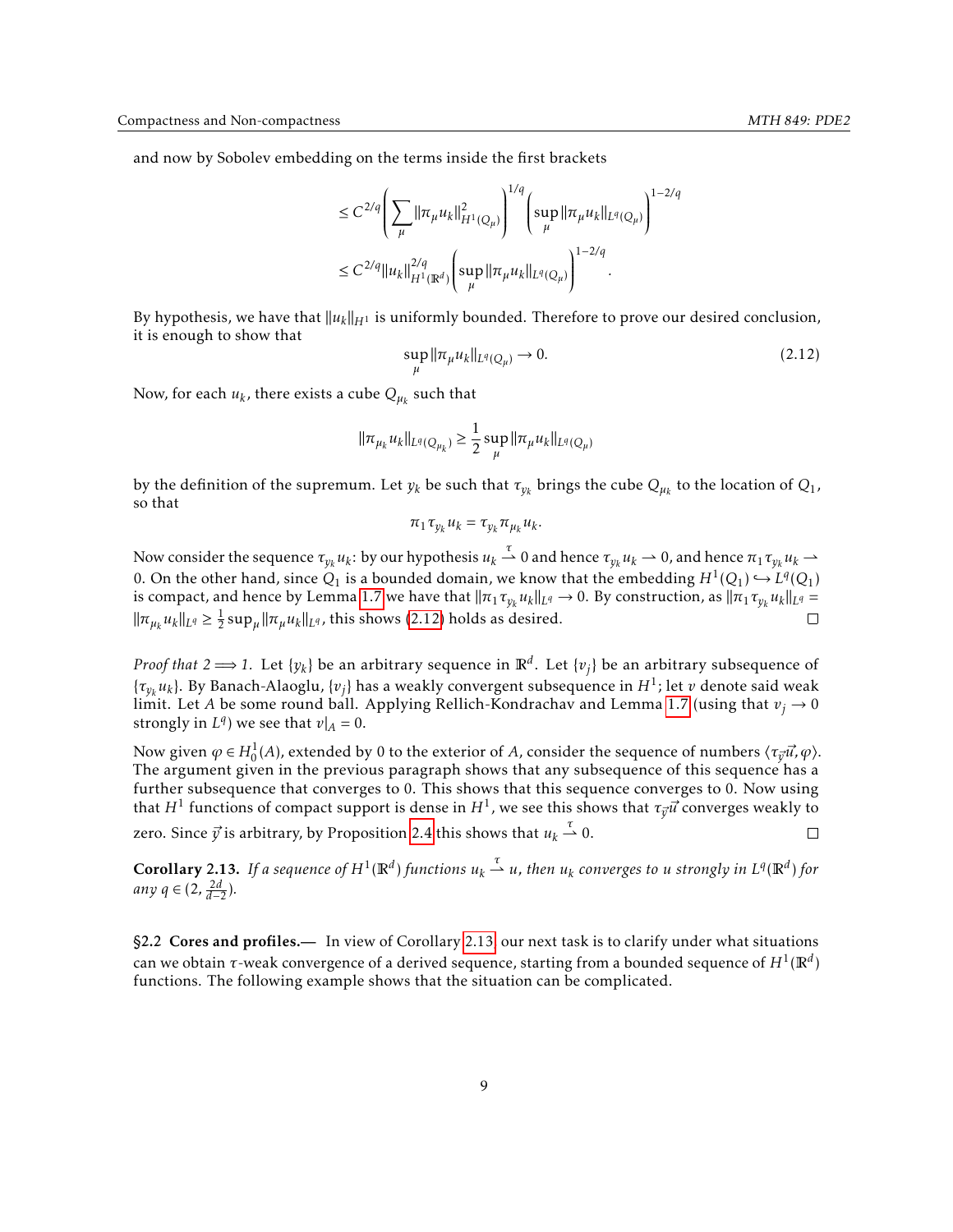<span id="page-9-0"></span>Example 2.14. Fix  $u_0 \in C_0^{\infty}$  $_{0}^{\infty}(B(0,1)).$  Consider a sequence of points  $x_k \in \mathbb{R}^d$  diverging to infinity. Now define a sequence of functions

$$
u_k = u_0 + \tau_{x_k} u_0.
$$

I claim that this bounded sequence has no *τ*-weak limit.

Indeed, were *u*<sub>\*</sub> the *τ*-weak limit of *u*<sub>*k*</sub>, then *u*<sub>*k*</sub>  $\rightarrow$  *u*<sub>\*</sub> necessarily, which would imply that *u*<sub>\*</sub> = *u*<sub>0</sub> (using that  $x_k$  diverges to infinity and so  $\tau_{x_k} u_0 \to 0$ ). However,  $\tau_{-x_k}(u_k - u_0) = u_0 \to 0$ . This show that bounded sequences need not have *τ*-weak limits. In fact, our construction shows something stronger: not only does  $\{u_k\}$  have no *τ*-weak limits, there are no *subsequences* of  $\{u_k\}$  with *τ*-weak limits.

In the preceding example, the lack of *τ*-weak convergence is essentially due to a "portion" of the sequence  $u_k$  "moving away to infinity in a coherent way". One can generalize this situation to having countably many parts that diverge to infinity at different rates. This motivates us to our main construction.

**Definition** 2.15 ( $\tau$ -core). By a  $\tau$ -core we refer to a sequence  $\vec{\phi}$  of the form  $\phi_k = \tau_{y_k} \phi$ , where  $\phi \neq 0$ . Here the fixed function  $\phi$  is called the *shape* of the core, and the sequence  $\vec{y}$  its *progression*.

**Definition** 2.16 (*τ*-equivalence of cores). Given two *τ*-cores  $\vec{\phi}$  and  $\vec{\psi}$  with shapes  $\phi$  and  $\psi$  and progressions *⃗y* and *⃗z* respectively, we say they are *τ-equivalent*, denoted *φ⃗ τ* ≈ *ψ⃗*, if *⃗y* −*⃗z* is convergent with limit *w*, and that  $\tau_w \phi = \psi$ .

Below we will use the usual notation for equivalence classes:  $[\vec{\phi}]$  :=  $\{\vec{\psi}:\vec{\psi}\stackrel{\tau}{\approx}\vec{\phi}\}$ .

<span id="page-9-2"></span>**Remark** 2.17. As a direct consequence of the definition, whenever  $\vec{\phi} \stackrel{\tau}{\approx} \vec{\psi}$ , we also find  $\vec{\phi} - \vec{\psi} \to 0$ strongly in  $H^1$ . Additionally, note that if  $\vec{\phi} \stackrel{\tau}{\approx} \vec{\psi}$  and letting  $\phi$  and  $\psi$  be their respective shapes, necessarily ∥*φ*∥ = ∥*ψ*∥ for any *τ*-invariant norm on functions. This means that it is meaningful to write ∥[*φ⃗*]∥ for the norm of an equivalence class of *τ*-cores.

We have required above that *τ*-cores be necessarily a non-trivial sequence. This is because that in *H*<sup>1</sup>, the only function satisfying  $\tau_w f = f$  with  $w \neq 0$  is the zero function. And so given a *τ*-core  $\vec{\phi}$  and a choice of shape  $\phi$ , the corresponding progression  $\vec{y}$  is uniquely determined. (One can of course translate each *y<sup>k</sup>* by a fixed vector −*w*, and select *τwφ* as the shape; this defines the same *τ*-core just with a different parametrization.)

An important property of equivalence is the following:

<span id="page-9-1"></span>Lemma 2.18. *Let φ⃗ and ψ⃗ be equivalent τ-cores, with shapes φ,ψ and progressions ⃗y,⃗z respectively. Suppose*  $a$  bounded sequence  $\vec{u}$  of  $H^1$  functions is such that  $\tau_{-\vec{y}}\vec{u}\rightharpoonup\phi$ , then  $\tau_{-\vec{z}}\vec{u}\rightharpoonup\psi$ .

*Proof.* Let  $v \in H^1$ . Denote  $\vec{w} = \vec{y} - \vec{z}$ ;  $\tau$ -equivalence implies that  $w_k \to w$ . Our hypothesis states that

$$
\langle \tau_{-y_k} u_k - \phi, v \rangle \to 0 \implies \langle \tau_{-w_k} \tau_{-z_k} u_k - \phi, v \rangle \to 0 \implies
$$

$$
\langle \tau_{-z_k} u_k - \tau_{w_k} \phi, \tau_{w_k} v \rangle \to 0 \implies \langle \tau_{-z_k} u_k - \psi, \tau_{w_k} v \rangle + \langle \psi - \tau_{w_k} \phi, \tau_{w_k} v \rangle \to 0
$$

The second term converges to zero since  $\tau_{w_k}\phi\to\psi$  strongly by assumption. Similarly, since  $\tau_{w_k}v\to\tau_wv$ strongly, we conclude then

$$
\langle \tau_{-z_k} u_k - \psi, \tau_w v \rangle \to 0
$$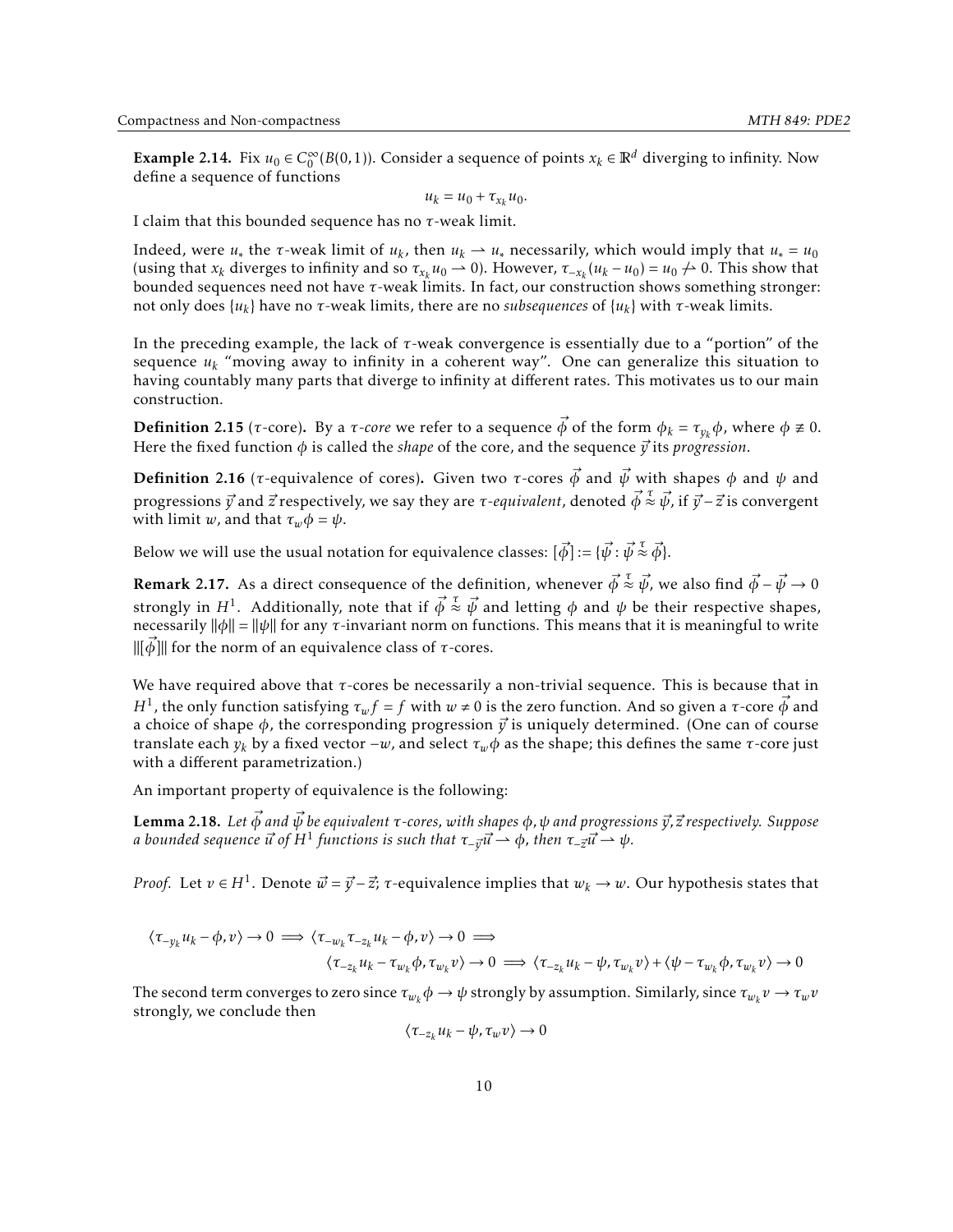and since *v* is arbitrary the conclusion follows.

Next we define the opposite concept to equivalence.

Definition 2.19 (*τ*-orthogonality of cores). Two *τ*-cores *φ⃗* and *ψ⃗* are said to be *τ-orthogonal*, denoted  $\vec{\phi}$   $\vec{\perp}$   $\vec{\psi}$ , if their respective progressions  $\vec{y}$  and  $\vec{z}$  satisfies lim  $|y_k - z_k| = +\infty$ .

The following lemma is immediate.

**Lemma 2.20.** Given  $\vec{\phi} \perp^{\tau} \vec{\psi}$ , and  $\vec{\phi'} \stackrel{\tau}{\approx} \vec{\phi}$  and  $\vec{\psi'} \stackrel{\tau}{\approx} \vec{\psi}$ , then  $\vec{\phi'} \perp^{\tau} \vec{\psi'}$  also. In other words,  $\tau$ -orthogonality is a *well-defined notion for* equivalence classes *of τ-cores.*

As seen in Example [2.14,](#page-9-0) we want to use this notion of cores to capture the situation where the sequence  $\vec{u}$  is made up of several coherent parts that are flying apart from each other. This motivates the following definition.

Definition 2.21 (*τ*-profile). A *τ-profile* P is a set of pairwise *τ*-orthogonal equivalence classes of *τ*-cores.

Definition 2.22 (Subordinance). We say that a *τ*-profile P is *subordinate to* a bounded sequence *⃗u* of *H*<sup>1</sup> functions if, for every<sup>[6](#page-10-0)</sup>  $[\vec{\phi}] \in \mathcal{P}$  with progression  $y_k$  and shape  $\phi$ , we have  $\tau_{-y_k} u_k \to \phi$ .

Denoting by  $\mathfrak{p}[{\vec{u}}]$  the set of all  $\tau$ -profiles subordinate to  ${\vec{u}}$ , we can partial order the elements by inclusion. An element  $\mathcal{P} \in \mathcal{P}[\vec{u}]$  is said to be *maximal* if it is an maximal element with respect to this partial order.

In general, *τ*-profiles can contain many elements. For example, let  $y_0$  be a fixed non-vanishing vector. Observe that if  $\lambda \neq \nu \in \mathbb{R}$ , then setting  $z_k = k \lambda y_0$  and  $z'_k$  $\hat{k}_k = k v y_0$ , we find that  $\lim |z_k - z'_k|$  $\vert k \vert = +\infty$ . So for any fixed  $\phi$ , the *τ*-cores  $\phi_k = \tau_{z_k} \phi$  and  $\phi'_k$  $\alpha'$ <sub>*k*</sub> = *τ<sub>z'<sub>k</sub>*</sub>  $\phi$  are *τ*-orthogonal. This allows us to build a profile with uncountably many elements.

It turns out, however, that if the profile is *subordinate* to a bounded sequence  $\vec{u}$  of  $H^1$  functions, then necessarily the profile has at most countably many elements, and that it enjoys a certain degree of boundedness.

<span id="page-10-3"></span>**Lemma 2.23.** Given a bounded sequence  $\{u_k\}$  of  $H^1$  functions and  $P$  a subordinate τ-profile, then  $P$  is *countable and*[7](#page-10-1)

<span id="page-10-2"></span>
$$
\sum_{\lceil \vec{\phi} \rceil \in \mathcal{P}} \|\lceil \vec{\phi} \rceil\|_{H^1}^2 \le \limsup \|u_k\|_{H^1}^2.
$$

*Proof.* We use the following fact that is deeply tied to the Hilbert space structure of  $H^1$ : for any sequence of functions  $f_k \rightharpoonup f$ ,

$$
\limsup ||f_k - f||^2 = \limsup (||f_k||^2 - 2\langle f, f_k \rangle + ||f||^2) = \limsup ||f_k||^2 - ||f||^2. \tag{2.24}
$$

 $\Box$ 

<span id="page-10-0"></span> $6$ This definition holds regardless of choice of representative from the equivalence class, due to Lemma [2.18.](#page-9-1)

<span id="page-10-1"></span><sup>7</sup>Recall from Remark [2.17](#page-9-2) that the norm of a *τ*-core is well-defined.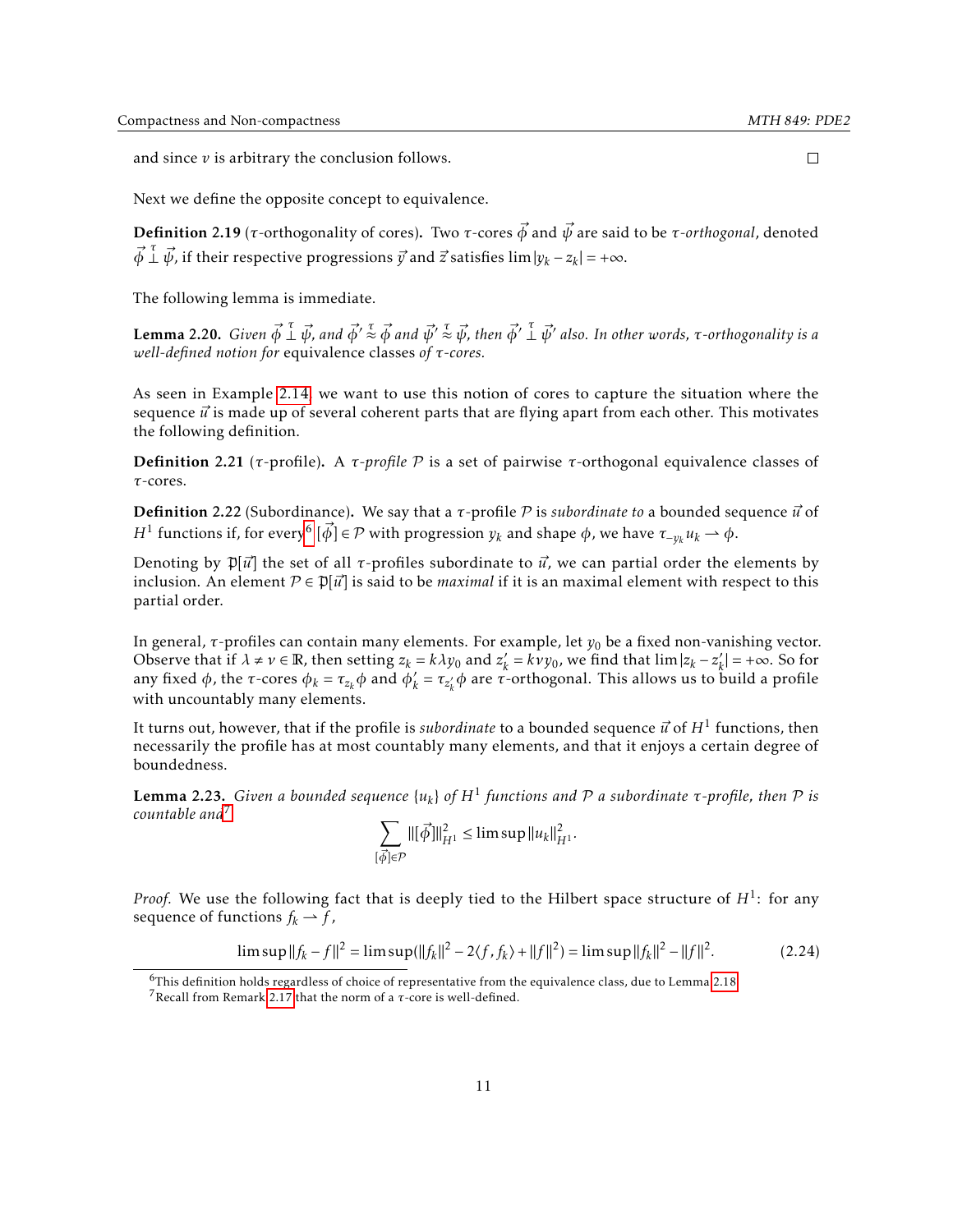(The liminf version appeared earlier in these notes too!) This says that in the limit, subtracting the weak limit reduces the norm. Now let  $P_f \subset \mathcal{P}$  be any finite subset. Consider

$$
v_k:=u_k-\sum_{[\vec{\phi}]\in \mathcal{P}_f}\tau_{y_k}\phi;
$$

here  $\phi$  is the shape of  $\vec{\phi}$  and  $\vec{y}$  its progression. Since  $\mathcal{P}_f$  is finite, the sum is well-defined up to a choice of representative from each equivalence class. If  $[\vec{\psi}]\in\mathcal{P}\setminus\mathcal{P}_f$ , then by definition  $\vec{\psi} \perp^\tau \vec{\phi}$  for every  $[\vec{\phi}] \in \mathcal{P}_f.$  Therefore, if  $\vec{\psi}$  has shape  $\psi$  and progression  $\vec{w}$ , we have

$$
\tau_{-w_k}\left(\sum_{\{\vec{\phi}\}\in\mathcal{P}_f}\tau_{y_k}\phi\right)=\sum_{\{\vec{\phi}\}\in\mathcal{P}_f}\tau_{y_k-w_k}\phi\rightharpoonup 0
$$

as the sum is finite, and hence  $\tau_{-w_k} v_k \to \psi$  also. Thus we have, by [\(2.24\)](#page-10-2),

 $0 \leq \limsup \|v_k - \tau_{w_k} \psi \|^2 = \limsup \|v_k\|^2 - \|\psi \|^2.$ 

Note that the conclusion 0 ≤ limsup∥*vk*∥ <sup>2</sup> − ∥*ψ*∥ 2 is reached regardless of the choice of representatives from each equivalence class. By induction, this shows that for any finite subset  $P_f$ 

$$
\limsup ||u_k||^2 \ge \sum_{\left[\vec{\phi}\right] \in \mathcal{P}_f} ||[\vec{\phi}]||^2.
$$

This uniform boundedness over finite sums implies then

ă,

- 1.  $P$  has at most countably many equivalence classes; and
- 2. the possibly infinite sum over the entire  $\mathcal P$  is well-defined and also bounded by limsup  $||u_k||^2$ .

 $\Box$ 

The Lemma [2.23](#page-10-3) provides a powerful control on the sizes of the *τ*-profile subordinate to a sequence *ū*<sup>;</sup> however, it does not guarantee that a formal sum of the form

<span id="page-11-0"></span>
$$
\sum_{\vec{\phi} \mid \in \mathcal{P}} \phi_k \tag{2.25}
$$

converges. (Here we are considering  $k$  as fixed, and that the sum is over all equivalence classes in  $\mathcal{P}$ , with a representative arbitrarily selected for each class.) This is because that formally, the Hilbert space norm of the above sum would look like

 $\overline{1}$ 

 $\cdot \cdot$ 

$$
\left\| \sum_{[\vec{\phi}] \in \mathcal{P}} \tau_{y_j} \phi_k \right\|^2 = \sum_{[\vec{\phi}] \in \mathcal{P}} \left\| [\vec{\phi}] \right\|^2 + \sum_{[\vec{\psi}] , [\vec{\phi}] \in \mathcal{P}} \langle \psi_k, \phi_k \rangle.
$$

The first term, the diagonal sums, are controlled by Lemma [2.23.](#page-10-3) The second term, the cross sums, may never-the-less be unbounded. At issue is the fundamental fact that on the infinite sequence space,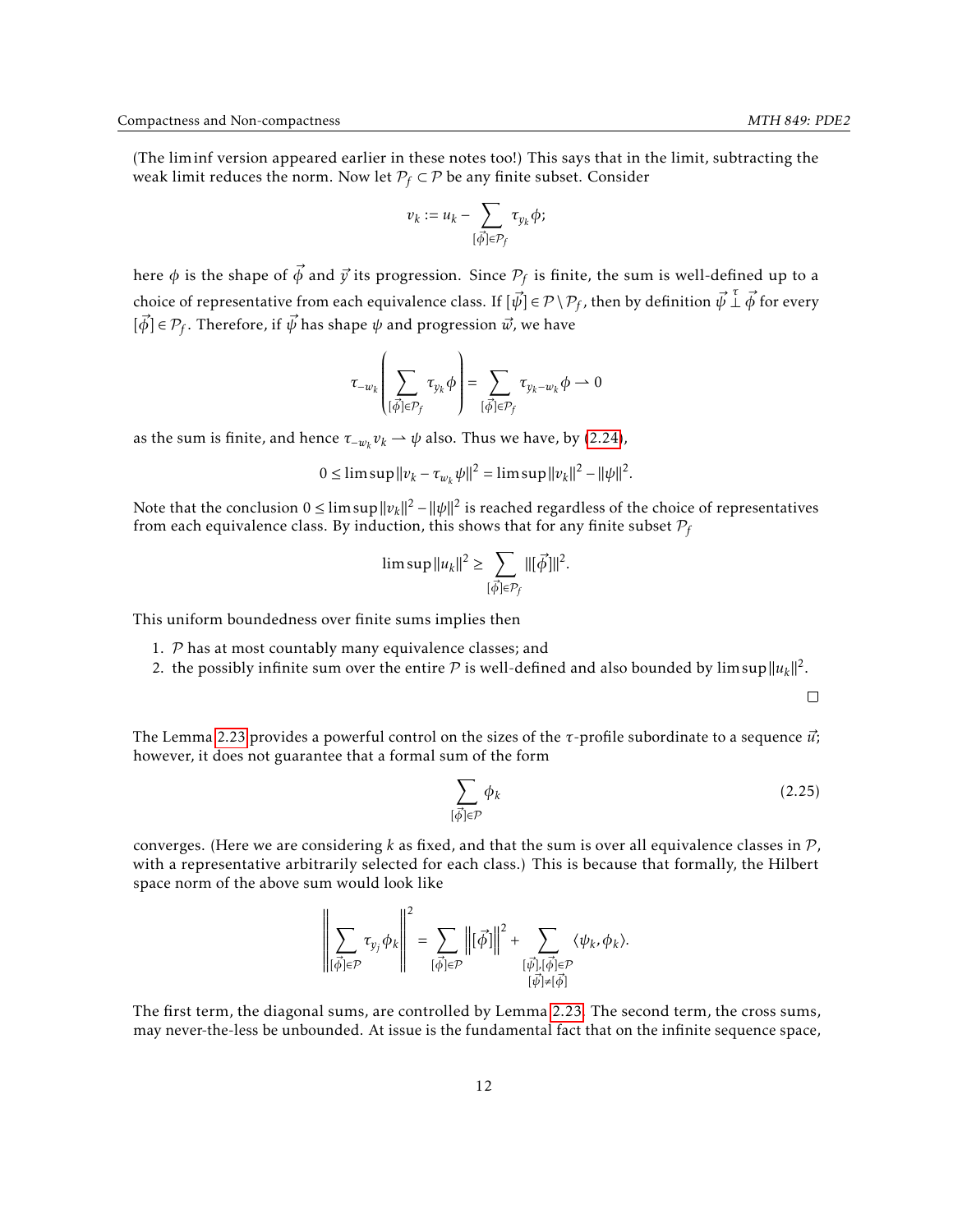the  $\ell^1$  norm is strictly stronger than the  $\ell^2$  norm, and so the bounds provided by Lemma [2.23](#page-10-3) (as opposed to one is given through an  $\ell^1$  sum) is not enough for norm-convergence.

However, we see in some sense that "in the limit" as  $k \nearrow \infty$  the cross sums should drop out: this is because the progressions for  $\vec{\psi}$  and  $\vec{\phi}$  are supposed to diverge with their distance tending to infinity, whenever we are looking at two representatives from distinct equivalence classes, due to the *τ*-orthogonality assumption. So our expectations is that at least eventually (in the sense that  $k \to \infty$ ) a formal sum of the form [\(2.25\)](#page-11-0) should be meaningful.

The following Selection Theorem makes precise this intuition. In fact we prove something stronger: that there is a way to choose representatives in such a way that, *for that specific choice of representatives*, the sum [\(2.25\)](#page-11-0) converges in *H*<sup>1</sup> for every *k*. Furthermore, this convergence is uniform in *k*.

<span id="page-12-0"></span>Theorem 2.26 (Selection Theorem). *Given a bounded sequence ⃗u in H*<sup>1</sup> *and a τ-profile* P *subordinate to it. Then there exists a choice of representatives*  $[\vec{\phi}] \to \vec{\phi}$  *for each of the equivalence classes in* P, such that

$$
k \mapsto \sum_{[\vec{\phi}]\in \mathcal{P}}\phi_k
$$

*converges in*  $H^1$  *and* uniformly in *k*; the latter means that for every  $\epsilon > 0$  there exists a co-finite subset P ′ ⊆ P *such that, with the specified choice of representatives,*

$$
\sup_{k} \Big\| \sum_{\{\vec{\phi}\} \in \mathcal{P}'} \phi_k \Big\|_{H^1} < \epsilon.
$$

**Remark 2.27.** Note that the theorem is automatically true if  $P$  is finite, due to the comparability of all  $\ell^p$  norms in finite dimensions. At issue is only the situation when there are infinitely many equivalence classes inside P.

*Proof of Theorem [2.26.](#page-12-0)* Our strategy is to start with an arbitrary choice of representatives for each equivalence class. We then, in order, adjust each representative in such a way that the *tail* of their corresponding progression remains unaffected; in this way the adjusted *τ*-core remains clearly in the same equivalence class. We claim that an iterative adjustment of this sort can guarantee the required summability.

For convenience, assume an initial choice of representatives have been made. Since  $P$  maybe assumed to be countably infinite (the finite case is trivial), we enumerate the corresponding shapes as  $\phi_\alpha$  with  $\alpha \in \mathbb{N}$ , and the corresponding progressions as  $y_k^{\alpha}$ . Note that since the profiles correspond to mutually *τ*-orthogonal equivalence classes, we must have that whenever  $\alpha \neq \beta$  that  $|y_k^{\alpha} - y_k^{\beta}|$  $\binom{p}{k}$  → +∞. In particular, this shows that fixing  $\alpha \neq \beta$ , we have that

<span id="page-12-1"></span>
$$
\langle \tau_{y_k^{\alpha}} \phi_{\alpha}, \tau_{n^{\beta}} \phi_{\beta} \rangle \to 0. \tag{2.28}
$$

This equation allows us to make the following definition of a function  $J : \mathbb{N} \to \mathbb{N}$ .

$$
J(\gamma) = \min \left\{ j \in \mathbb{N} : \sum_{\substack{\alpha \neq \beta \\ \alpha, \beta \leq \gamma}} |\langle \tau_{y_k^{\alpha}} \phi_{\alpha}, \tau_{y_k^{\beta}} \phi_{\beta} \rangle| \leq \frac{1}{\gamma} \ \forall k \geq j \right\}.
$$
 (2.29)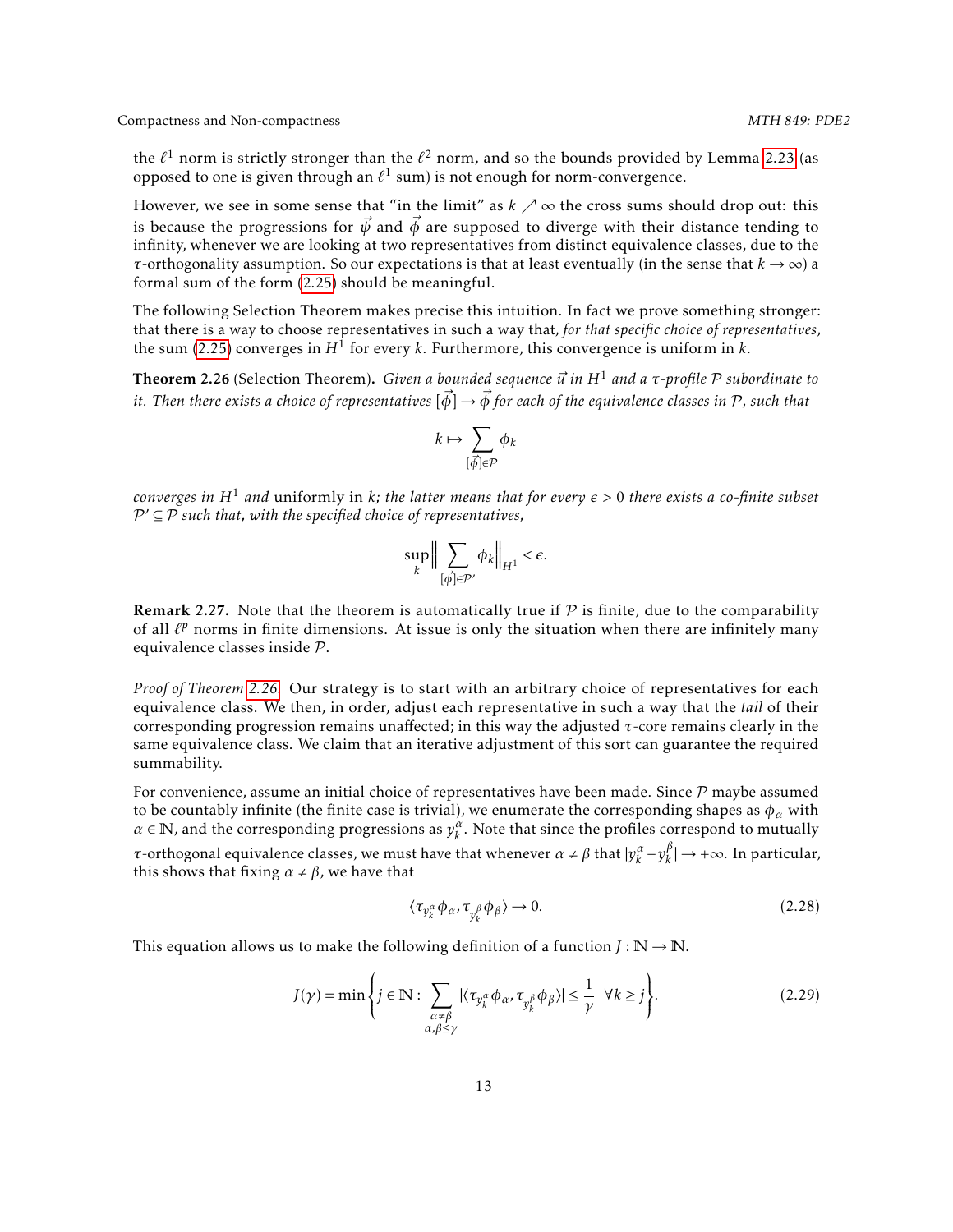- 1. For  $k \ge J(\alpha)$ , we will set  $z_k^{\alpha} = y_k^{\alpha}$ . This ensures  $\tau_{z_k^{\alpha}} \phi_{\alpha} \stackrel{\tau}{\approx} \tau_{y_k^{\alpha}} \phi_{\alpha}$ .
- 2. For  $k < J(\alpha)$ , select  $z_k^{\alpha}$  sufficiently far from  $z_k^{\beta}$ *k* , for every *β < α*, to ensure that

$$
\sum_{\beta < \alpha} |\langle \tau_{z_k^{\beta}} \phi_{\beta}, \tau_{z_k^{\alpha}} \phi_{\alpha} \rangle| \le \frac{1}{2\alpha} 2^{-\alpha}.\tag{2.30}
$$

It remains to verify that this choice ensures uniform convergence. We will show that for every  $\epsilon > 0$ , there exists some *γ* such that

$$
\Big\|\sum_{\alpha>\gamma}\tau_{z_k^{\alpha}}\phi_{\alpha}\Big\|_{H^1}^2 < \epsilon
$$

holds for every *k*. Since we are working in a Hilbert space, we can write the left hand side as

$$
\sum_{\alpha,\beta>\gamma}\langle\tau_{z_k^{\alpha}}\phi_{\alpha},\tau_{z_k^{\beta}}\phi_{\beta}\rangle=\sum_{\alpha>\gamma}\|\tau_{z_k^{\alpha}}\phi_{\alpha}\|_{H^1}^2+\sum_{\substack{\alpha,\beta>\gamma\\ \alpha\neq\beta}}\langle\tau_{z_k^{\alpha}}\phi_{\alpha},\tau_{z_k^{\beta}}\phi_{\beta}\rangle.
$$

We treat the diagonal and off-diagonal sums separately. For the diagonal sum, using Lemma [2.23,](#page-10-3) we see that choosing  $\gamma$  sufficiently large can ensure that it is  $\langle \frac{1}{2} \epsilon \rangle$ .

For the off-diagonal sums, we will split it into two parts. Recall that for now we are considering *k* to be fixed but arbitrary. For each *α, β* that occur in the sum, we can ask whether *J*(*α*) and *J*(*β*) is larger than *k* or not. We treat separately the case where *both*  $J(\alpha) \leq k$  and  $J(\beta) \leq k$ , and the case where at least one is *> k*.

Where at least one is  $> k$ , we can without loss of generality assume  $\alpha > \beta$ . And since *J* is increasing, this guarantees that  $J(\alpha) > k$ . Then the corresponding sum is (doubled to account for the case  $\beta > \alpha$ )

$$
2\left| \sum_{\substack{\alpha > \beta > \gamma \\ J(\alpha) > k}} \langle \tau_{z_k^{\alpha}} \phi_{\alpha}, \tau_{z_k^{\beta}} \phi_{\beta} \rangle \right| \leq 2 \sum_{\substack{\alpha > \beta > \gamma \\ J(\alpha) > k}} \left| \langle \tau_{z_k^{\alpha}} \phi_{\alpha}, \tau_{z_k^{\beta}} \phi_{\beta} \rangle \right|
$$
  

$$
\leq 2 \sum_{\substack{\alpha : J(\alpha) > k \\ \alpha > \gamma}} \left| \sum_{\beta : \beta < \alpha} \left| \langle \tau_{z_k^{\alpha}} \phi_{\alpha}, \tau_{z_k^{\beta}} \phi_{\beta} \rangle \right| \right)
$$

the inner sum we can control using our earlier construction: by  $(2.30)$  we find

$$
\leq 2\sum_{\substack{\alpha>\gamma\\J(\alpha)>k}}\frac{1}{2\alpha}2^{-\alpha}\leq \frac{1}{\gamma}2^{-\gamma}.
$$

When both  $J(\alpha)$  and  $J(\beta)$  are  $\leq k$ , we will apply the definition [\(2.29\)](#page-12-1) for the function *J*. For each *k*, define  $\kappa_0 = \sup{\kappa : J(\kappa) \leq k}$ . (Note that  $\kappa_0$  may be  $\infty$ ; we will pretend it is finite for now, and hence  $\kappa_0$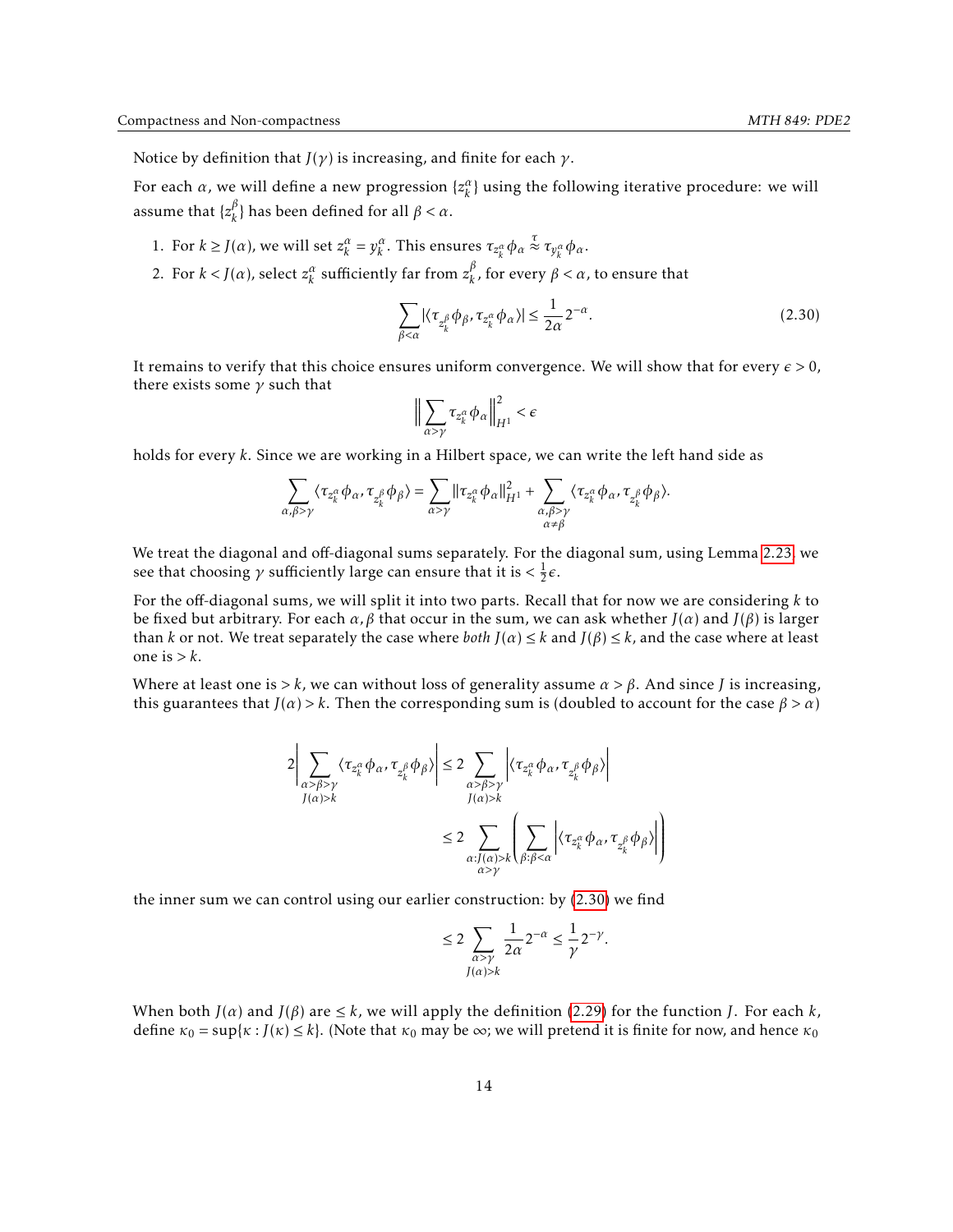is in fact defined by a max and  $J(\kappa_0) \le k$  also; the infinity case requires some minor modifications left to the reader.) As  $k \ge J(\kappa_0)$ , this means, since *J* is increasing, that *α*, *β* ≤ *κ*<sub>0</sub> implies *J*(*α*), *J*(*β*) ≤ *k*. Since  $\kappa_0$  is defined by a supremum, the reverse implication also hold. Hence the sum

$$
\sum_{\substack{\alpha,\beta>\gamma \\ \alpha\neq\beta \\ J(\alpha),J(\beta)\leq k}} (\text{ formula }) = \sum_{\substack{\gamma<\alpha,\beta\leq\kappa_0 \\ \alpha\neq\beta}} (\text{ formula }).
$$

So applying [\(2.29\)](#page-12-1) and noting that when  $k \ge J(\alpha)$ ,  $J(\beta)$  we have  $z_k^{\alpha} = y_k^{\alpha}$  and  $z_k^{\beta}$  $\frac{\beta}{k} = y_k^{\beta}$  $\binom{p}{k}$  by construction, we conclude

$$
\left| \sum_{\substack{\alpha,\beta>\gamma \\ \alpha \neq \beta \\ J(\alpha), J(\beta) \leq k}} \langle \tau_{z_k^{\alpha}} \phi_{\alpha}, \tau_{z_k^{\beta}} \phi_{\beta} \rangle \right| \leq \frac{1}{\kappa_0} \leq \frac{1}{\gamma}.
$$

Putting the two parts together, we have that the off-diagonal sums are bounded by  $\frac{1}{\gamma} + \frac{1}{\gamma}2^{-\gamma} \leq \frac{2}{\gamma}$ . So choosing  $\gamma$  sufficiently large such that  $\frac{2}{\gamma} < \frac{1}{2}\epsilon$ , we can combine with the estimates on the diagonal term to prove uniform convergence.  $\Box$ 

Remark 2.31 (Notation). In view of the Selection Theorem, whenever P is a *τ*-profile subordinate to some bounded sequence  $\vec{u}$  of  $H^1$  functions, we will write  $\vec{\sum} \mathcal{P}$  for the sequence of  $H^1$  functions given by the formal sum [\(2.25\)](#page-11-0), which we can assume to converge due to a good choice of representatives.

<span id="page-14-0"></span>Remark 2.32. We have actually proven more than we claimed. The argument above is based on providing precise and decaying control on the size of the non-diagonal terms, and hence it in fact shows that

$$
\left\|(\Sigma \mathcal{P})_k\right\|_{H^1}^2 \to \sum_{\left[\vec{\phi}\right] \in \mathcal{P}} \left\|[\vec{\phi}]\right\|_{H^1}^2.
$$

We conclude this section with a discussion of maximal *τ*-profiles.

**Lemma 2.33.**  $P$  is a maximal τ-profile subordinate to the sequence  $\vec{\sum}P$ .

*Proof.* First, let  $[\vec{\phi}] \in \mathcal{P}$ , with shape  $\phi$  and progression  $\vec{y}$ . We need to show that  $\tau_{-\vec{y}}\vec{\sum}\mathcal{P}\to \phi$ . Using the uniform convergence of the sum  $\vec{\sum} \mathcal{P}$ , we can find a finite subset  $\mathcal{P}'\subset \mathcal{P}$  containing  $[\vec{\phi}]$  such that  $\|\vec{\sum}P'-\vec{\sum}P\|_{H^1}$  is arbitrarily and uniformly small. The finite sum  $\tau_{-\vec{y}}\vec{\sum}P'$  can be written as *φ* + *τ*<sub>− $\vec{y}$  Ž( $\mathcal{P}'\setminus\{[\vec{\phi}]\}$ ). The due to the pair-wise *τ*-orthogonality of the classes in  $\mathcal{P}$ , the latter sum can</sub> be expanded into a finite sum of terms weakly convergent to 0. A standard argument shows then  $\tau_{-\vec y} \vec \sum \mathcal P \rightharpoonup \phi$  as desired, this shows that  $\mathcal P$  is subordinate to  $\vec \sum \mathcal P.$ 

Next we need to show that  $\mathcal P$  is maximal. The argument is largely the same as the previous paragraph. Fix  $\vec{y}$  such that it would be orthogonal to the progressions of all classes in P. It suffices to show that *τ*− $\vec{y}$   $\vec{Z}$   $\vec{P}$  → 0. As above, we first note that  $\vec{Z}$   $\vec{P}$  can be arbitrarily well-approximated by a finite sum  $\vec{\Sigma}$ P'. For the finite sum we note that the orthogonality of  $\vec{y}$  implies  $\tau_{-\vec{y}}\vec{\Sigma}$ P'  $\to$  0, as a finite sum of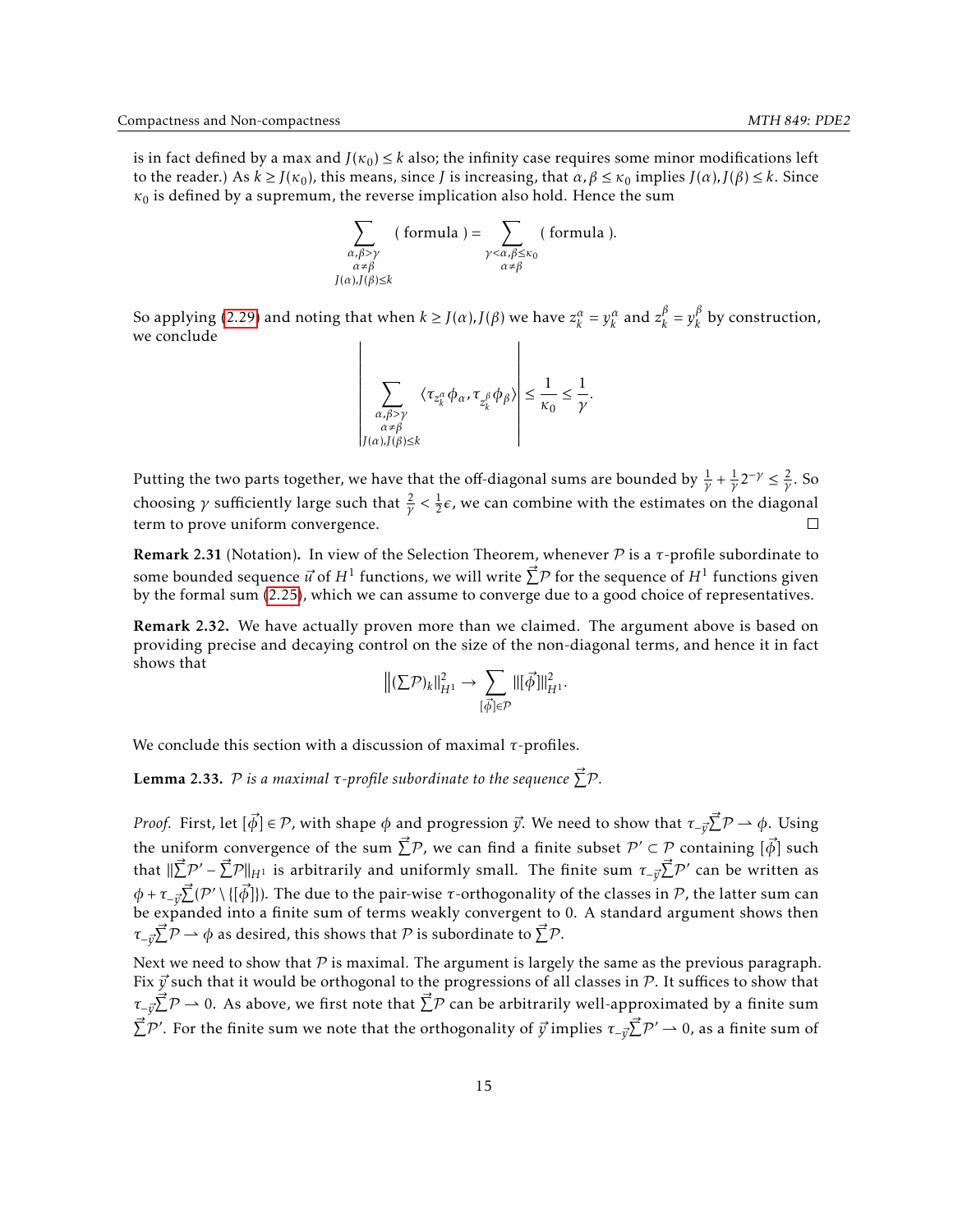terms each of which are weakly convergent to zero. Together a standard argument shows the desired conclusion.  $\Box$ 

<span id="page-15-1"></span>Corollary 2.34. *Given a bounded sequence ⃗u in H*<sup>1</sup> *, and a subordinate τ-profile* P*. Then* P *is non-maximal if and only if ⃗u* − *⃗* P P *admits a non-empty subordinate τ-profile.*

*Proof.* The forward implication follows from the previous Lemma: if  $\mathcal P$  is non-maximal, there exists a *τ*-core orthogonal to P, with shape  $\phi$  and progression  $\vec{y}$ , such that  $\tau_{-\vec{y}}\vec{u} \to \phi$ . But by the previous lemma we have  $\tau_{-\vec{y}}\vec{\sum}P=0.$  This shows that  $\{[\vec{\phi}]\}\in \mathfrak{P}[\vec{u}-\vec{\sum}P].$ 

For the reverse implication, we need to show that if  $\{[\vec{\phi}]\}\in \mathfrak{P}[\vec{u}-\vec{\sum}\mathcal{P}]$ , then  $[\vec{\phi}]\stackrel{\tau}{\perp}\mathcal{P}$ . Suppose not, then there exists  $[\vec{\psi}] \in \mathcal{P}$  such that, writing  $\vec{y}$  and  $\vec{z}$  the progressions of  $\vec{\phi}$  and  $\vec{\psi}$  respectively, that  $\vec{y} - \vec{z}$ has a bounded subsequence indexed by *ζ*. Using Heine-Borel, by taking a further subsequence we may assume ( $\vec{y}$ −*z*) ∘ ζ converges to *w*. By hypothesis,  $\tau_{-\vec{z}}(\vec{u}$ − $\vec{\sum}$ P) → 0. Then so does the subsequence indexed by  $\zeta$ . The strong convergence of  $\vec{y}$  –  $\vec{z}$  implies (similarly to the proof of Lemma [2.18\)](#page-9-1) that  $\big(\tau_{-\vec{y}}\big(\vec{u}-\vec{\sum}\mathcal{P}\big)\big)$ οζ → 0 also. On the other hand, that [ $\vec{\phi}$ ] is a *τ*-core of a *τ*-profile subordinate to  $\vec{u}-\vec{\sum}\mathcal{P}$ implies that  $\tau_{-\vec{y}}(\vec{u}-\vec{\sum}P)\to \phi\neq 0.$  This gives a contradiction. And so  $\{[\vec{\phi}]\}$  is  $\tau$ -orthogonal to  $P$ , which implies by the previous lemma that  $\tau_{-\vec{y}}\vec{\sum}P\to 0$ , and hence  $\{[\vec{\phi}]\}\in \mathfrak{P}[\vec{u}]$  and so  $\mathcal P$  is non-maximal.

<span id="page-15-0"></span>§2.3 Concentration Compactness.— Intuitively, in view of the Selection Theorem, what we would like is to start with a bounded sequence  $\vec{u}$  of  $H^1$  functions, find a *maximal τ*-profile subordinate to  $\vec{u}$ , and hope that  $\vec{u}$  −  $\vec{\sum}$   $\mathcal{P}$  is a sequence that *τ*-weakly converges to 0. This, however, is too naïve.

Example 2.35. Fix  $\phi \in H^1$ . Let  $u_{2n} = 0$  and  $u_{2n+1} = \phi$ . Then  $\vec{u}$  is bounded. Let  $\vec{y}$  be an arbitrary sequence. If a subsequence  $\vec{y}$  ∘ *ζ* diverges to infinity, then the subsequence ( $\tau_{-\vec{v}}\vec{u}$ ) ∘ ζ → 0. So if  $\tau_{-\vec{v}}\vec{u}$ were to have a non-trivial weak limit, it must remain bounded. Let *w* be an accumulation point of the "odd" subsequence of  $\vec{y}$ . Observe then

 $\langle \tau_{-\vec {v}} \vec {u}, \tau_{-w} \phi \rangle$ 

is both frequently zero and frequently near the value ∥*φ*∥ 2 . And so we've actually shown that there can be *no τ*-profiles subordinate to *⃗u*.

On the other hand, one also sees that  $||u_k||_{L^p} \nrightarrow 0$ , and so by Theorem [2.11](#page-7-0) we see that  $u_k$  does not *τ*-weakly converge to 0.

In a sense, this is not entirely unexpected: recall that Banach-Alaoglu Theorem only guarantees that a bounded sequence has a weakly convergent *sub*sequence. And indeed, in the example above, the "even" subsequence is identically zero, and the "odd" subsequence has a maximal *τ*-profile with a single element, the equivalence class of the constant sequence  $\phi_k = \phi$ .

What we want, then, is to incorporate considerations concerning subsequences into our discussion. To facilitate this, we first make the following easy observation: If  $\vec{u}$  is a bounded sequence with a subordinate  $\tau$ -profile  $\mathcal{P}$ , then given any subsequence  $\vec{u} \circ \zeta$ , the  $\tau$ -profile  $\mathcal{Q} := \{ \vec{\phi} \circ \zeta \} : [\vec{\phi}] \in \mathcal{P} \}$  is subordinate to  $\vec{u} \circ \zeta$ . We will say that *Q* is the *inherited τ*-profile.

Definition 2.36. Given a bounded sequence *⃗u*, a subordinate *τ*-profile P is said to be *hereditarily maximal* if for any subsequence  $\vec{u} \circ \zeta$ , the inherited  $\tau$ -profile is maximal in  $\mathfrak{P}[\vec{u} \circ \zeta]$ .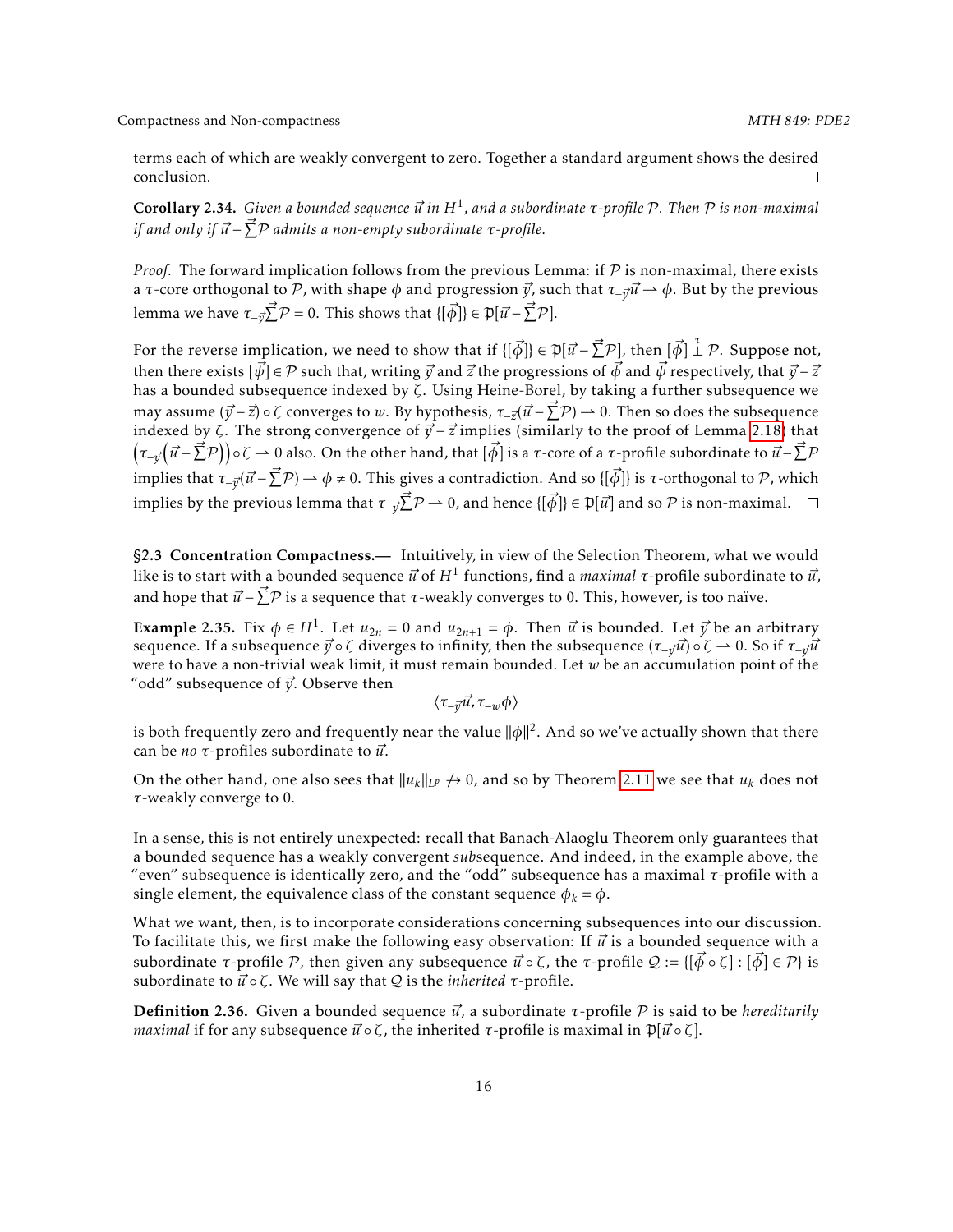The importance of this concept is captured in the following technical observations.

<span id="page-16-0"></span>**Lemma 2.37.** If a bounded sequence  $\vec{u}$  in  $H^1$  does not  $\tau$ -weak converge to zero, then there exists a subsequence *⃗u* ◦ *ζ admitting a subordinate non-empty τ-profile.*

*Proof of Lemma* [2.37.](#page-16-0) By Proposition [2.4](#page-5-3) we can find a sequence *y* of points such that *τ*<sub>−*τ*<sup>*u*</sup></sub> does not weakly converge to zero. Noting that every subsequence of  $\{\tau_{-y_k} u_k\}$  is a bounded sequence in  $H^1$ , and so by Banach-Alaoglu has a weakly convergent sub-subsequence, we see that if every weakly convergent subsequence were to weakly converge to 0, then  $\tau_{-\gamma_k} u_k \to 0$  necessarily. Hence the contrapositive of this argument implies that at least one weakly convergent subsequence converges to something that is not the zero function. This provides the desired subsequence and its *τ*-profile.

Combining Lemma [2.37](#page-16-0) with Corollary [2.34](#page-15-1) we find:

<span id="page-16-2"></span>**Corollary 2.38.** Given a bounded sequence  $\vec{u}$  and a subordinate τ-profile Ρ. We have  $\vec{u}$  −  $\vec{\sum}$ Ρ  $\stackrel{\tau}{\rightharpoonup}$  0 if and *only if* P *is hereditarily maximal.*

The main result in this section, and the main thrust of the concentration compactness argument, is the following *refinement* of the classical Banach-Alaoglu Theorem.

<span id="page-16-1"></span>**Theorem 2.39.** Given any bounded sequence  $\vec{u}$ , there exists a subsequence  $\vec{v} = \vec{u} \circ \zeta$  and a  $\tau$ -profile  $\mathcal{P} \in \mathfrak{P}[\vec{v}]$ *that is hereditarily maximal.*

*Proof.* The strategy is a simple refinement/diagonalization argument. At each stage, we keep a subsequence  $\vec{v}$  of  $\vec{u}$  (initialized to  $\vec{u}$ ), together with a  $\tau$ -profile  $P$  (initialized to the empty set). If  $P$  is not hereditarily maximal, then we can refine to a new subsequence *⃗v* ′ for which the inherited *τ*-profile can be enlarged to  $\mathcal{P}'$ . Repeat now with  $(\vec{v}', \mathcal{P}')$  as the new  $(\vec{v}, \mathcal{P})$ .

If this process terminates in finitely many steps, we will have obtained a desired pair. The main question is: "what happens when the process continues indefinitely?" Specifically: how can we extract a limiting pair and guarantee that the limiting profile is hereditarily maximal?

To ensure this, we will add new *τ*-cores to our collection in a way that is roughly "decreasing in size". To help this, let's define the following function: given a bounded sequence of  $H^1$  functions  $\vec{v}$ , let

$$
\mathbf{w}(\vec{v}) := \sup \{ ||[\vec{\phi}]|| : [[\vec{\phi}]]\} \in \mathcal{P}[\vec{w}], \vec{w} \text{ is a subseq. of } \vec{v} \}.
$$
 (2.40)

Our algorithm for constructing  $\vec{v}$  is as follows:

- 1. START: set  $\vec{v} = \vec{u}$ ,  $\mathcal{P} = \emptyset$ , and  $n = 0$ .
- 2. IF:  $P$  is hereditarily maximal, return  $(\vec{v}, P)$ . Else: increase *n* by 1 and continue.
- 3. Since P is not hereditarily maximal, by Corollary [2.34](#page-15-1) we find  $w(\vec{v} \vec{\sum}P) > 0$ . There then exists a subsequence of  $\vec{v}$  –  $\vec{\sum}$   $\mathcal{P}$ , indexed by  $\zeta$ , and a corresponding {[ $\vec{\phi}$ ]} such that

$$
\|[\vec{\phi}]\| \ge \frac{1}{2} \mathfrak{w}(\vec{v} - \vec{\sum} \mathcal{P})
$$

We can ensure that *ζ* acts as the identity for the first *n* terms.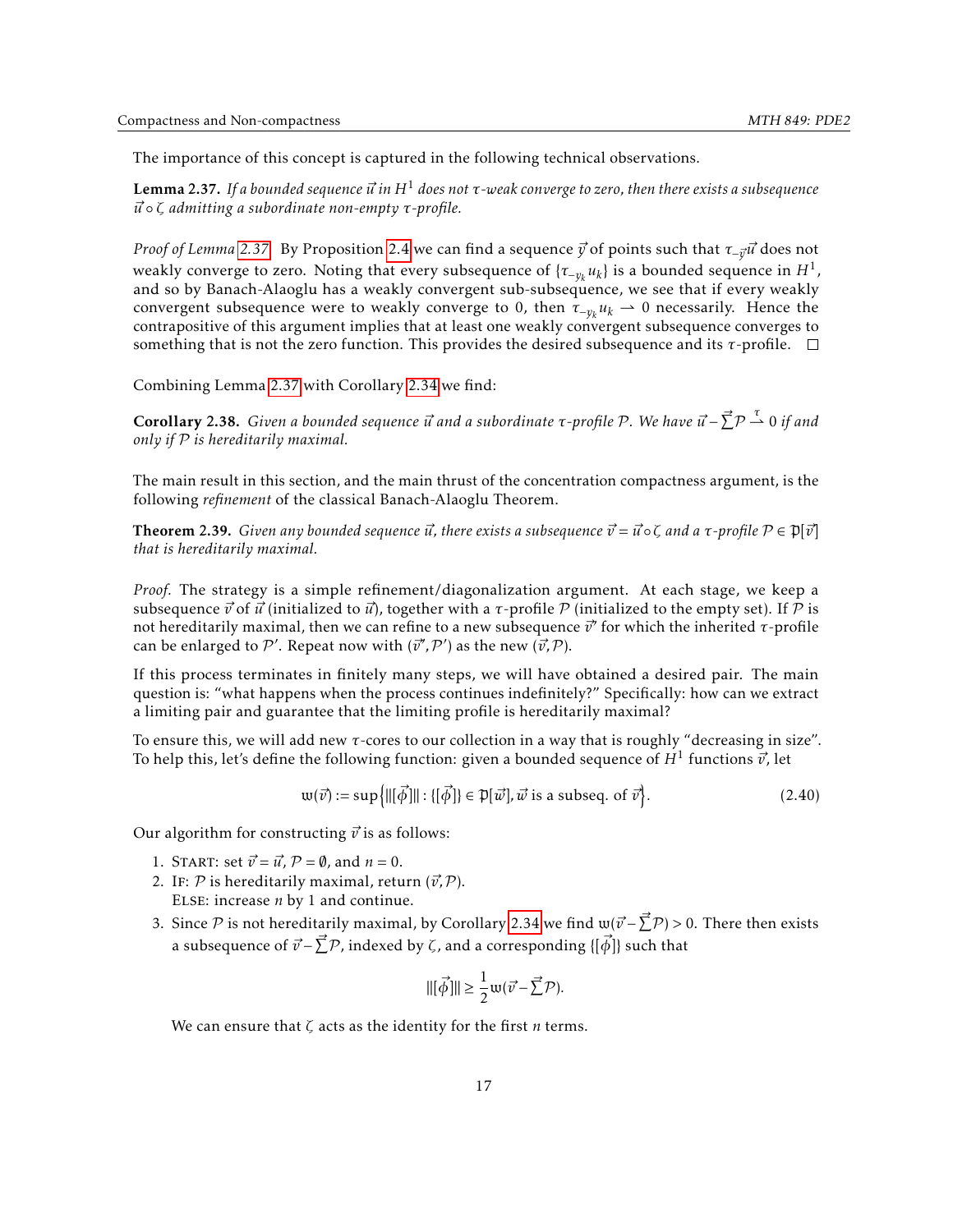- 4. Replace  $\vec{v}$  by  $\vec{v} \circ \zeta$ , and replace  $\mathcal P$  first by its inherited profile on  $\vec{v} \circ \zeta$ , and then enlarge it by adding to it  $\{\{\vec{\phi}\}\}.$
- 5. RETURN to step 2 and repeat.

By the built-in diagonalization, in the case this algorithm runs indefinitely, since the first *n* terms of all the sequences involved are fixed after the first *n* steps, we have well-defined limiting sequences. It remains to show that this limiting sequence is hereditarily maximal.

To prove this, notice that the output of w is non-increasing from one iteration to the next (using the same argument as the proof of Corollary [2.34\)](#page-15-1). Next, notice that  $\limsup \|v_k - (\vec{\sum} \mathcal{P})_v\|_{H^1}$  is also decaying from iteration from the next (as a consequence of [\(2.24\)](#page-10-2), and the fact that we are passing to subsequences). So by Lemma [2.23,](#page-10-3) it must be the case that the output value of w tends to zero as the number of interations tends to infinity. But this implies then that, for the limiting  $\vec{v}$  and  $\vec{P}$ , it holds that  $\mathfrak{w}(\vec{v} - \vec{\sum} \mathcal{P}) = 0$ , which implies that the limiting  $\mathcal P$  is hereditarily maximal.  $\Box$ 

<span id="page-17-0"></span>§2.4 Optimizer for the Gagliardo-Nirenberg-Sobolev inequality.— Now we use Theorem [2.39](#page-16-1) to solve the minimization problem for the Sobolev inequality  $H^1 \hookrightarrow L^q$  on  $\mathbb{R}^d$ , with  $d \geq 3$  and  $q \in (2, \frac{2d}{d-2})$ . As discussed before, we are interested then in finding a minimizer to the optimization problem

minimize  $\|u\|_{H^1}$  under the constraint  $\|u\|_{L^q} = 1$ .

Let  $\vec{u}$  be a minimizing sequence. Applying Theorem [2.39](#page-16-1) we may assume, after extracting a subsequence, that *ū*' has a hereditarily maximal subordinate *τ*-profile *P*. By Corollary [2.38,](#page-16-2) this means that  $\vec{u}$  −  $\vec{\sum}$   $\mathcal{P}$   $\stackrel{\tau}{\rightharpoonup}$  0, and hence by Theorem [2.11](#page-7-0) we have that  $\vec{u}$  −  $\vec{\sum}$   $\mathcal{P}$  converges to 0 strongly in *L<sup>q</sup>*. From this we conclude that  $\lim ||\vec{\sum}P||_{L^q} = 1$ .

On the other hand, by Remark [2.32](#page-14-0) we have that  $\lim \|\vec{\sum}P\|^2_{H^1} = \sum_{[\vec{\phi}]\in\mathcal{P}} \|[\vec{\phi}]\|^2_{H^1}$ . Applying Lemma [2.23](#page-10-3) we get then  $\lim_{n \to \infty} \|\vec{z}^{\prime}\|_{H^1}^2 \leq \lim_{n \to \infty} \|\vec{u}\|_{H^1}^2$ . Since  $\vec{u}$  is minimizing, this must be an equality. And hence  $\vec{\sum} \mathcal{P}$ is itself a minimizing sequence.

What we will show next, is that in fact, P must have cardinality 1. If this were the case, let  $\phi$  be the shape of an representative of the unique element in  $P$ . As the ratio

$$
\frac{\|\sum_{i=1}^{n} P\|_{H^1}}{\|\sum_{i=1}^{n} P\|_{L^q}} = \frac{\|\phi\|_{H^1}}{\|\phi\|_{L^q}}
$$

is the constant sequence, for  $\vec{\Sigma}^{\mathcal{P}}$  to be minimizing this would mean that this shape  $\phi$  *is itself an optimizer for the Sobolev inequality*.

We will establish finally that  $P$  contains exactly one element through several technical (and mostly elementary) lemmas. For convenience we will denote  $C<sub>*</sub>$  by the optimum constant for the inequality  $||u||_{L^q} \leq C_* ||u||_{H^1}.$ 

<span id="page-17-1"></span>**Lemma 2.41.** *Given*  $0 < p < q < \infty$ *, and X a set of non-negative real numbers, then* 

$$
\left(\sum_{x\in X} x^p\right)^{1/p} \ge \left(\sum_{x\in X} x^q\right)^{1/q},
$$

*whenever the sums are well-defined. Furthermore, equality is achieved only when X contains exactly one non-zero element.*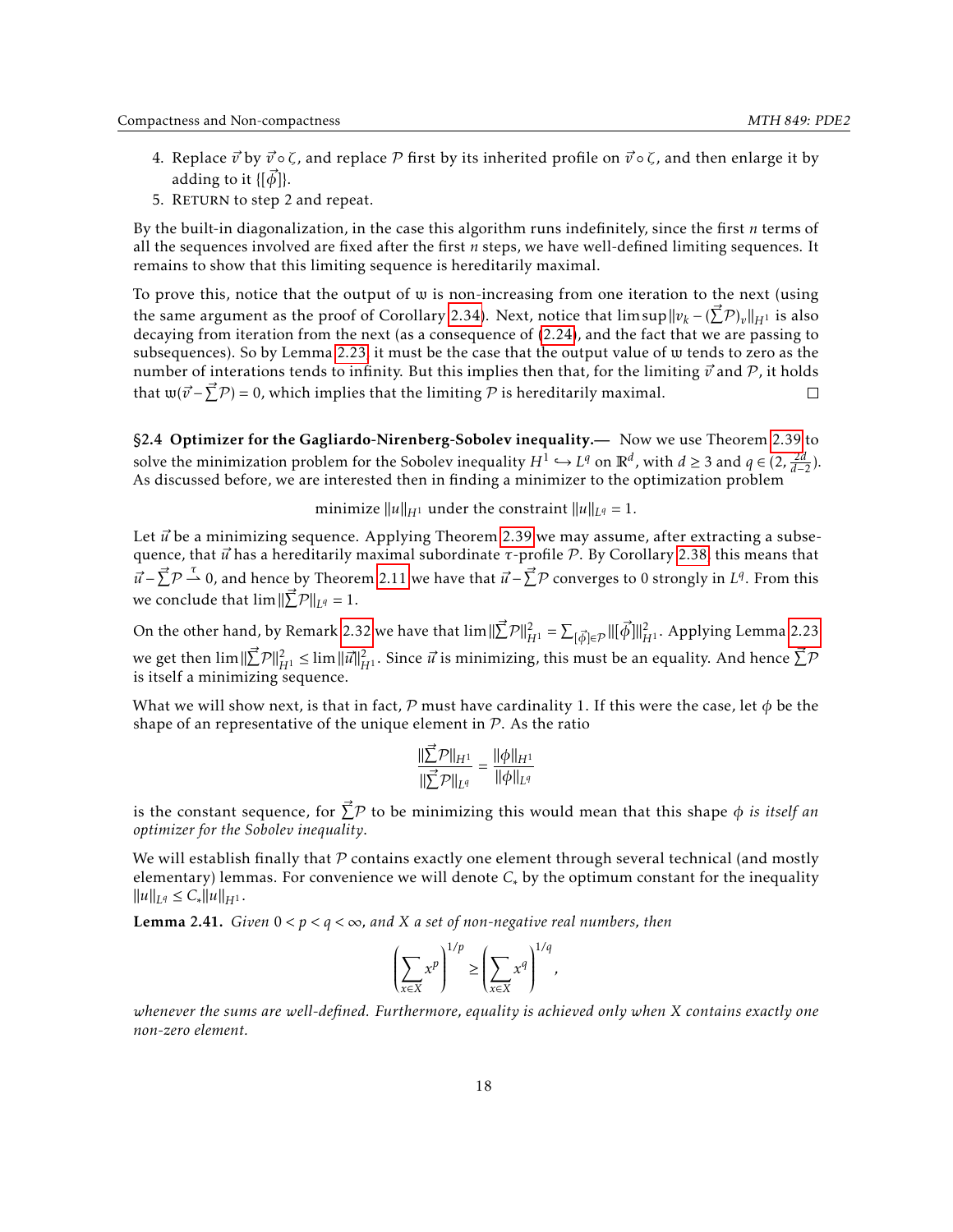*Proof.* By scaling homogeneity, we can assume that the right side equals 1. This means that each  $x \in X$ is ≤ 1. And hence  $x^p$  ≥  $x^q$ , with equality only when  $x = 1$  or 0. Thus  $\sum_{x \in X} x^p \ge 1$  with equality only when exactly one element is non-zero (and equals 1).  $\Box$ 

**Lemma 2.42.** *Given real numbers*  $x, y$ *, and*  $q \in (1, \infty)$ *, there exists a universal constant*  $C_q$  such that

$$
\left||x+y|^q-|x|^q-|y|^q\right|\le C_q(|x|^{q-1}|y|+|y|^{q-1}|x|).
$$

*Proof.* The inequality is trivially true if any one of  $x, y, x + y$  is zero, with the constant  $C_q = 1$ . So we will assume that none of the three vanish. By scaling homogeneity we can assume  $y = 1$ . So we are down to proving

$$
\left| |1 + x|^{q} - |x|^{q} - 1 \right| \le C_q(|x| + |x|^{q-1}).
$$

Consider the function

$$
f(x) = \frac{|1 + x|^q - |x|^q - 1}{|x| + |x|^{q-1}}.
$$

Near *x* = 0, the numerator is differentiable with derivative *q*. The denominator satisfies

$$
\lim_{x \to 0^{+}} \frac{|x| + |x|^{q-1}}{x} = \begin{cases} 1 & q > 2 \\ 2 & q = 2 \\ +\infty & q \in (1, 2) \end{cases}
$$

$$
\lim_{x \to 0^{-}} \frac{|x| + |x|^{q-1}}{x} = \begin{cases} -1 & q > 2 \\ -2 & q = 2 \\ -\infty & q \in (1, 2) \end{cases}
$$

So by L'Hôpital's rule, *f* is bounded near the origin, and continuous away from the origin. Near infinity, we have the numerator satisfies

$$
\frac{|1+x|^q}{|x|^q}\approx 1+\frac{q}{x}\implies |1+x|^q-|x|^q-1\approx q|x|^{q-2}x.
$$

This shows that *f* is bounded near infinity. By continuity the result follows.

<span id="page-18-0"></span>Corollary 2.43. *Given a finite set of real numbers X and q* ∈ (1*,*∞)*, there exists a constant C dependent on q and the cardinality of X such that*

$$
\left|\left|\sum_{x\in X}x\right|^{q}-\sum_{x\in X}|x|^{q}\right|\leq C\sum_{\substack{x,y\in X\\x\neq y}}|x|^{q-1}|y|.
$$

*Proof.* We argue by induction using the previous lemma, and the observation that  $|x+y|^{q-1} \leq \tilde{C}(|x|^{q-1} +$ |*y*| *q*−1 ) for some *C*˜ depending on *q*.  $\Box$ 

<span id="page-18-1"></span>Lemma 2.44. *Given any finite subset*  $\mathcal{P}' \subset \mathcal{P}$ , we have that  $\lim \|\vec{\sum} \mathcal{P}'\|_I^q$  $L^q = \sum_{\vec{\phi} \in \mathcal{P}'} \left\| \left[ \vec{\phi} \right] \right\|^q$ *L q .*  $\Box$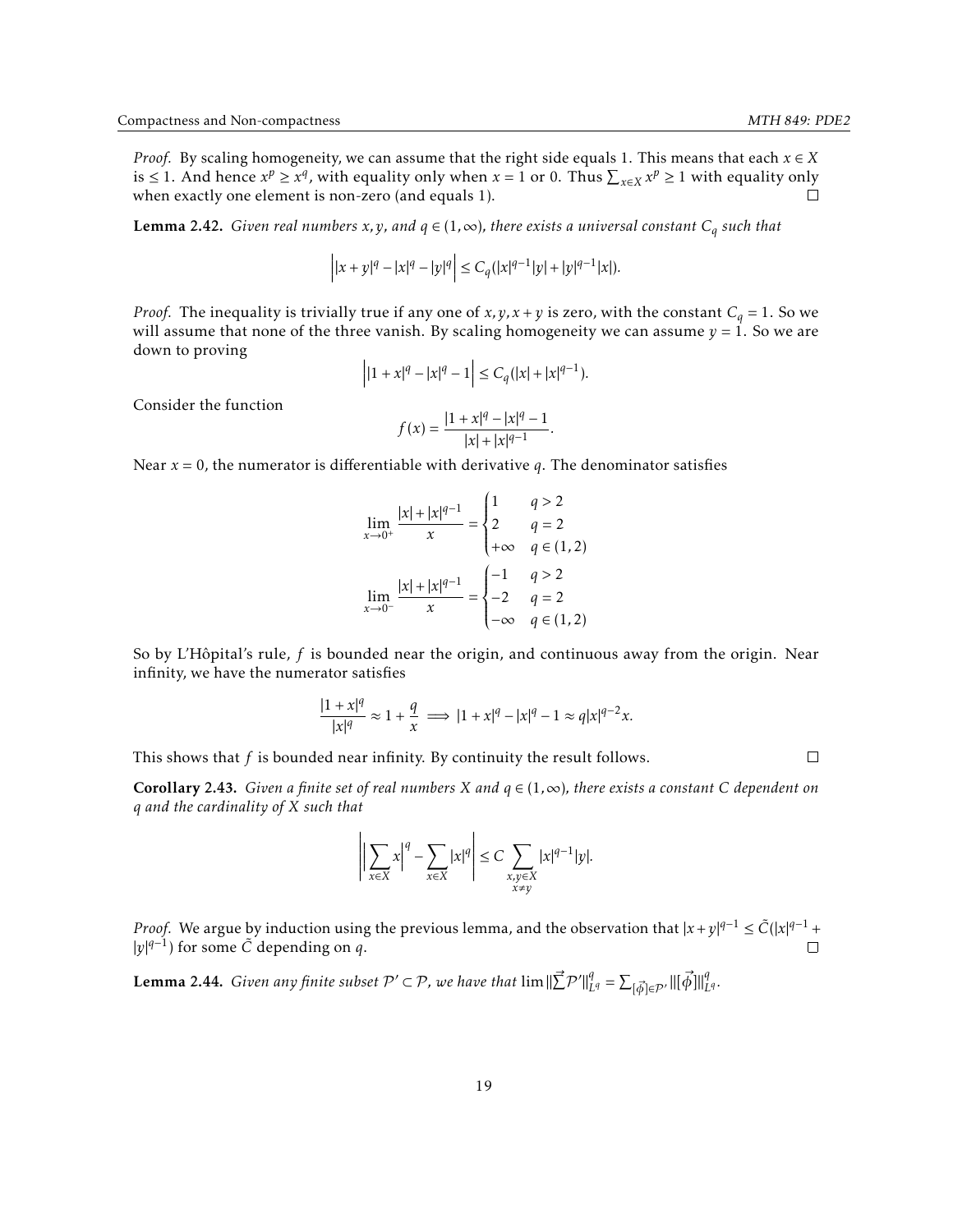Corollary 2.43 we have 
$$
\frac{1}{2}
$$

$$
\left|\bigg\|\sum_{\alpha}\tau_{y_k^\alpha}\phi_\alpha\bigg\|_{L^q}^q-\sum_{\alpha}\|\tau_{y_k^\alpha}\phi_\alpha\|_{L^q}^q\right|\leq C\int\sum_{\alpha\neq\beta}|\tau_{y_k^\alpha}\phi_\alpha|^{q-1}|\tau_{y_k^\beta}\phi_\beta|\;dx.
$$

The translation invariance of the Lebesgue measure implies

$$
=C\int\sum_{\alpha\neq\beta}|\phi_{\alpha}|^{q-1}|\tau_{y_{k}^{\beta}-y_{k}^{\alpha}}\phi_{\beta}|dx.
$$

When  $\alpha \neq \beta$ , we have that  $|y_k^{\beta}|$ *β* − *y*<sup>α</sup>/ $\vert$  → +∞ and hence | $τ_{y_k^{\beta}-y_k^{\alpha}}$  φ<sub>β</sub>| → 0. As the sum is finite, this shows that

$$
\left\| \left[ \sum_{\alpha} \tau_{y_k^{\alpha}} \phi_{\alpha} \right]_{L^q}^q - \sum_{\alpha} \left\| \tau_{y_k^{\alpha}} \phi_{\alpha} \right\|_{L^q}^q \right\| \to 0.
$$

<span id="page-19-0"></span>**Corollary 2.45.**  $\lim ||\vec{\sum} \mathcal{P}||_{L^q}^q = \sum_{\vec{[\phi]}\in\mathcal{P}} ||[\vec{\phi}]||_L^q$ *L q .*

*Proof.* By uniform convergence from the Selection Theorem [2.26](#page-12-0) and Sobolev's inequality, we have  $\vec{\Sigma}$ P also converges uniformly in *L*<sup>q</sup>. So given any  $\epsilon > 0$ , we can find a finite subset P' such that

$$
\left| \|\vec{\sum} \mathcal{P}\|_{L^q}^q - \|\vec{\sum} \mathcal{P}'\|_{L^q}^q \right| < \epsilon^q.
$$

By Lemma [2.23](#page-10-3) and the Sobolev's inequality, we can further ensure, by enlarging  $\mathcal{P}'$  if necessary, that

$$
\sum_{[\vec{\phi}]\in\mathcal{P}\setminus\mathcal{P}'} ||[\vec{\phi}]||^2_{L^q}<\epsilon^2
$$

For  $\epsilon$  < 1 this further ensures that

$$
\sum_{\vec{p} \in \mathcal{P} \setminus \mathcal{P}'} ||[\vec{\phi}]||_{L^q}^q < \epsilon^q
$$

By Lemma [2.44](#page-18-1) we see that there exists  $k_0$  such that for all  $k \geq k_0$ 

 $[$ 

$$
\left|\Big|\Big|\sum_{[\vec\phi]\in\mathcal P'}\phi_k\Big|\Big|_{L^q}^q-\sum_{[\vec\phi]\in\mathcal P'}\|\big[\vec\phi\big]\|_{L^q}^q\right|<\epsilon^q.
$$

Combining everything we find, if  $k \geq k_0$ ,

$$
\left|\Big|\Big|\sum_{[\vec\phi]\in\mathcal P}\phi_k\Big|\Big|_{L^q}^q-\sum_{[\vec\phi]\in\mathcal P}\|[\vec\phi]\|_{L^q}^q\right|<3\epsilon^q.
$$

Since  $\epsilon$  is arbitrary this shows our claim.

 $\Box$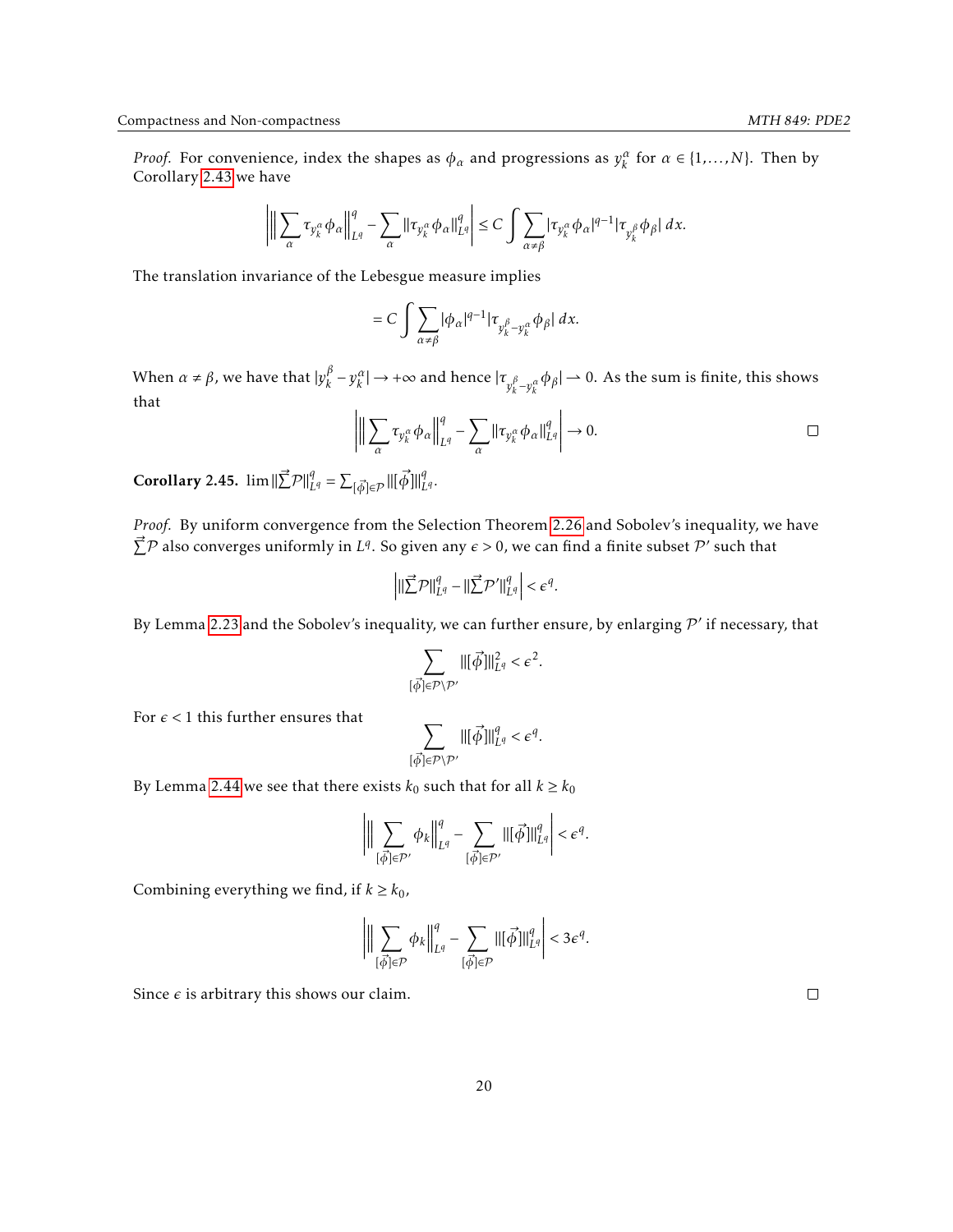Now we can show that  $\mathcal P$  can contain only one element. Our earlier argument, combined with Corollary [2.45](#page-19-0) and the Sobolev inequality shows that

$$
1=\lim \|\vec{\sum} \mathcal{P}\|_{L^q}^q=\sum_{[\vec{\phi}]\in \mathcal{P}}\|[\vec{\phi}]\|_{L^q}^q\leq C_*^q\sum_{[\vec{\phi}]\in \mathcal{P}}\|[\vec{\phi}]\|_{H^1}^q
$$

We also had

$$
\frac{1}{C_*^2} = \lim ||\vec{\sum} \mathcal{P}||_{H^1}^2 = \sum_{[\vec{\phi}]\in \mathcal{P}} ||[\vec{\phi}]||_{H^1}^2.
$$

Combining, this shows

$$
\left(\sum_{\{\vec{\phi}\}\in\mathcal{P}} ||[\vec{\phi}]||^2_{H^1}\right)^{1/2} = \frac{1}{C_*} \leq \left(\sum_{\{\vec{\phi}\}\in\mathcal{P}} ||[\vec{\phi}]||^q_{H^1}\right)^{1/q}
$$

and in view of Lemma [2.41](#page-17-1) this means that  $P$  can only have a single element.

**Remark 2.46.** A similar argument to Remark [1.6](#page-3-3) shows the following fact: let  $\Omega \subseteq \mathbb{R}^d$  be such that Ω*<sup>C</sup>* is compact with non-empty interior. Then there exists *no* optimizer to the Sobolev embedding  $H_0^1(\Omega) \hookrightarrow \tilde{L}^q(\Omega).$ 

The reason is this: first, observe that for the same reason explained in Remark [1.6,](#page-3-3) the optimal constants obey  $C_{*,\Omega} \leq C_*$ . We first show that they are in fact equal: let  $\phi_*$  be the optimizer for the  $\mathbb{R}^d$ embedding. Let  $\chi$  be a smooth cut-off function that vanishes on  $\Omega^C$  and equals 1 slightly away from it. Let  $y_k = (k, 0, \ldots, 0)$ . Then we have  $\chi \tau_{y_k} \phi_* \in H_0^1(\Omega)$ , and it is easy to show that as functions on  $\mathbb{R}^d$ , that  $\chi \tau_{y_k} \phi_* - \tau_{y_k} \phi_* \stackrel{\tau}{\rightharpoonup} 0$ . Therefore we conclude that

$$
\lim \frac{\|\chi \tau_{y_k} \phi_*\|_{H^1}}{\|\chi \tau_{v_k} \phi_*\|_{L^q}} = \frac{1}{C_*}.
$$

and this shows that  $C_{*,\Omega} \geq C_*$ . And hence the two values equal.

But then any optimizer for the  $\Omega$  problem will be an optimizer for the whole-space problem, and the same strong maximum principle argument as in Remark [1.6](#page-3-3) now shows that therefore optimizers for the  $\Omega$  problem cannot exist.

#### <span id="page-20-0"></span>§3: Non-compactness from Scaling

I will not have time to discuss this in detail. But I want to provide you with a rough account of what happens when studying the existence of the optimizer of the  $H_0^1 \hookrightarrow L^q$  embedding where  $q = \frac{2d}{d-2}$ .

For convenience we will work in  $\mathbb{R}^d$  (the domain case is similar, just remove the translations). As discussed already in class, for this particular Sobolev embedding there is another obstruction for compactness, and that is scaling. For convenience we will equip  $H_0^{\overline{1}}$  with the norm  $u \mapsto ||\nabla u||_{L^2}$ . This is not entirely comparable to the full  $H^1$  norm, but is non-the-less a norm on the space. Most of the ideas carry over to the full  $H^1$  norm case but with some additional technical "complications" that make the ideas less transparent.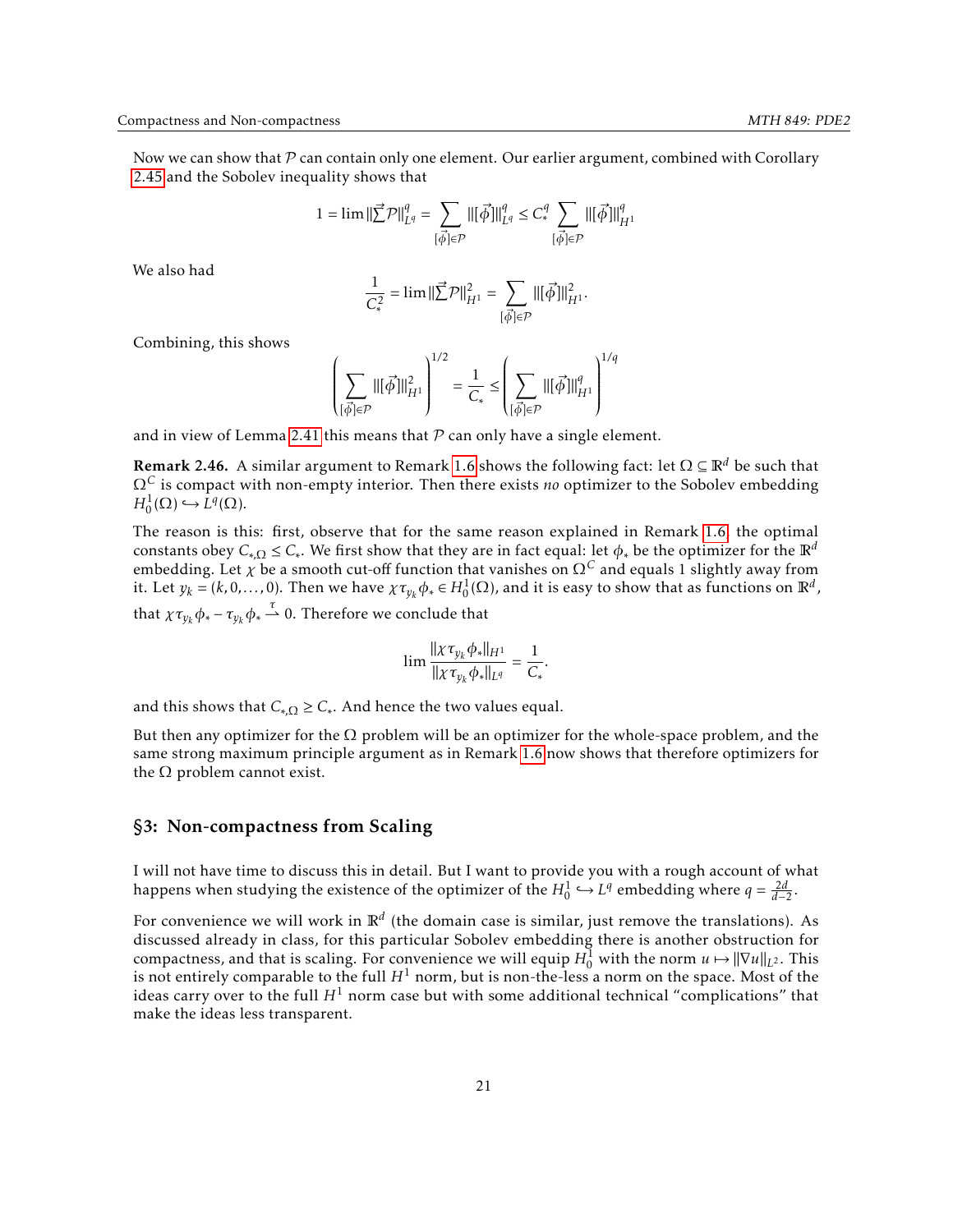Define the scaling operator  $σλu(x) = e^{(1-d/2)λ}u(xe^{-λ})$ . What we find is that

$$
\|\nabla \sigma_{\lambda} u\|_{L^2} = \|\nabla u\|_{L^2}
$$
 and  $\|u\|_{L^q} = \|\sigma_{\lambda} u\|_{q}$ .

And so if you take  $\phi \in C_0^{\infty}$  $\int_0^\infty (\mathbb{R}^d)$  and let  $u_k = \sigma_{\pm k} \phi$ , you will find that this sequence (with either the  $\pm$ sign) will not have any convergent subsequence in  $L^q$ , even though it is a bounded sequence in  $H_0^1$ .

This is a *new* phenomenon compared to the previous case where  $2 < q < \frac{2d}{d-2}$ .

To handle this, in addition to modulate by translations, we need to also modulate by dilations (scaling).

1. We can define the notion of  $(\sigma, \tau)$ -weak convergence for a sequence  $\vec{u}$  in  $H_0^1$ , by requiring that for any  $\varphi \in H^1_0$ , that

$$
\limsup_{k \to \infty} \sup_{y \in \mathbb{R}^d, \lambda \in \mathbb{R}} \int \nabla(u_k - u) \cdot \nabla(\tau_y \sigma_\lambda \varphi) = 0.
$$

- 2. We can define cores and profiles now, with respect to both *σ* and *τ*: a (*σ,τ*)-core is a sequence of the form  $\tau_{y_k} \sigma_{\lambda_k} \phi$ ; its progression will be the pair  $(\lambda_k, y_k) \in \mathbb{R}^{d+1}$ .
- 3. Equivalence of core is defined the same way, and orthogonality of cores is defined similarly (that  $(\lambda_k - \mu_k, y_k - z_k) \to \infty$ ).
- 4. Under these definitions, the obvious replacements for Lemma [2.23](#page-10-3) and the Selection Theorem [2.26](#page-12-0) both still hold. Similarly, our main Theorem [2.39](#page-16-1) also is true, with *τ*-profile replaced by (*σ,τ*)-profile.
- 5. So, the entire concentration compactness machinery works with almost exactly the same proofs *except* for one thing: and this is Theorem [2.11.](#page-7-0) The proof of this theorem used as an ingredient the Rellich-Kondrachov Compactness Theorem, which is no longer available. The result, nonethe-less, is true: that  $u_k \stackrel{(\sigma,\tau)}{\longrightarrow} 0 \iff ||u_k||_{L^q} \to 0$  for  $q = \frac{2d}{d-2}$ . We record a proof later in this section.
- 6. Using these results, we see that again we can prove the existence of an optimizer for the Sobolev embedding using pretty much the same argument given above.

To conclude this quick exposition, we record a proof of the replacement of Theorem [2.11.](#page-7-0)

**Theorem 3.1.** Let  $\vec{u}$  be a bounded sequence of  $H_0^1(\mathbb{R}^d)$  functions with the Hilbert space inner produce  $\langle u, v \rangle = \int \nabla u \cdot \nabla v$ . Then

$$
u_k \stackrel{(\sigma,\tau)}{\rightharpoonup} 0 \iff \|u_k\|_{L^{\frac{2d}{d-2}}} \to 0.
$$

We will write  $q = \frac{2d}{d-2}$ .

*Proof of*  $\Leftarrow$ *.* Let  $\varphi \in C_0^\infty$  $_{0}^{\infty}(\mathbb{R}^{d})$  be arbitrary. Then

$$
\langle \tau_{y_k} \sigma_{\lambda_k} u, \varphi \rangle = - \int \tau_{y_k} \sigma_{\lambda_k} u_k \Delta \varphi.
$$

Using that  $\varphi \in C_0^{\infty}$  $\int_0^\infty$ , it belongs to  $L^p$  where  $\frac{1}{p} + \frac{1}{q} = 1$ . If  $u_k \to 0$  in  $L^q$ , so do  $\tau_{y_k} \sigma_{\lambda_k} u$ , and hence the RHS tends to zero. Using that *C* ∞  $_0^\infty$  is dense in  $H_0^1$  we obtain our conclusion, after appealing to the version of Proposition [2.4](#page-5-3) for the  $(\sigma, \tau)$ -weak convergence.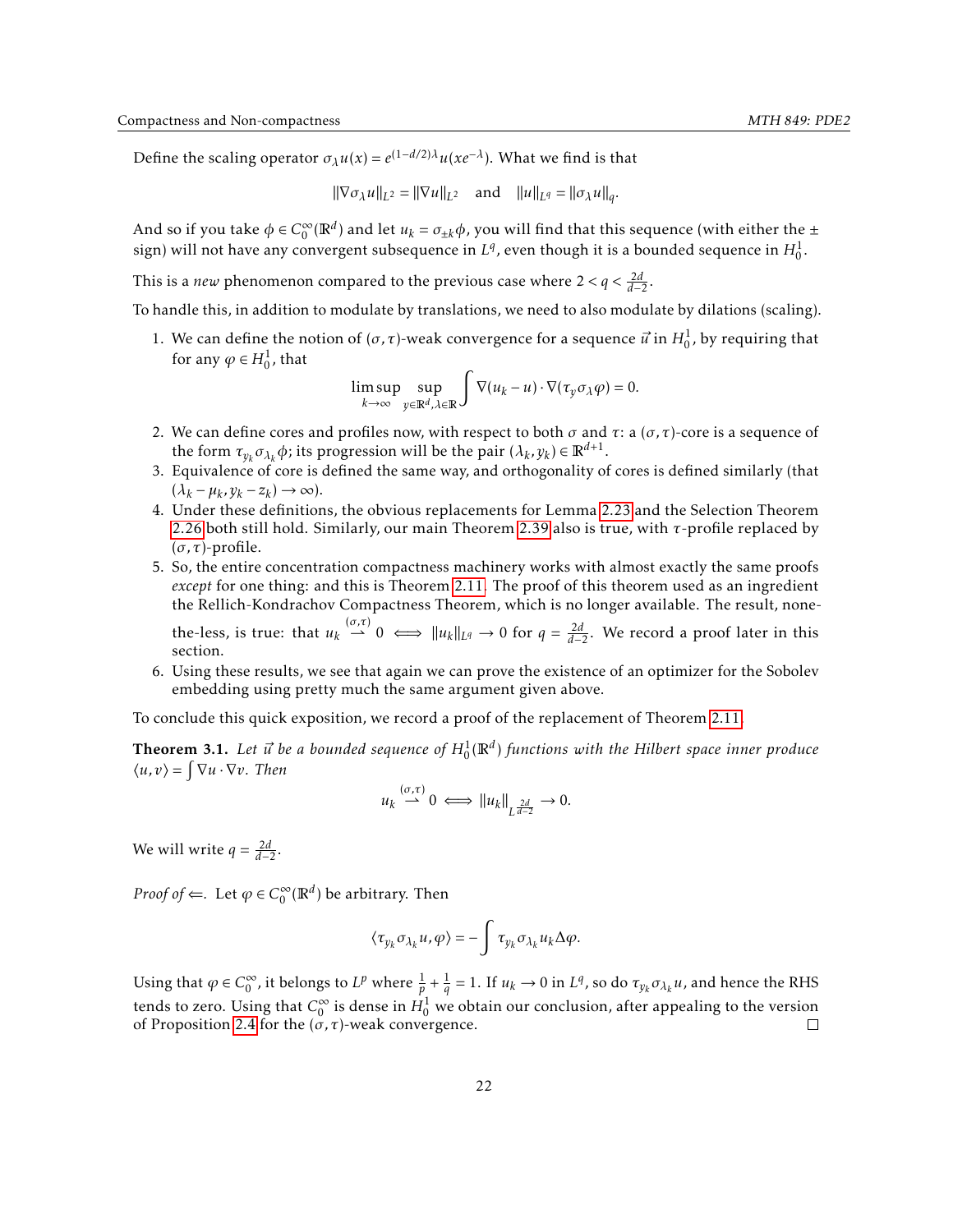*Proof of* ⇒*.* This direction is somewhat more challenging. We wish to follow an argument similar to that of Theorem [2.11](#page-7-0) through decomposing our integration, but now we have to also incorporate "scaling" in addition to translations.

The rough idea:

1. First, cut-up each  $u_k$  based on its output value so we can write  $u_k = \sum_{\lambda} u_{k,\lambda}$ , where

$$
u_{k,\lambda}(x) = \begin{cases} u_k(x) & |u_k(x)| \in [e^{(1-d/2)\lambda}, e^{(1-d/2)(\lambda-1)})\\ 0 & \text{otherwise} \end{cases}
$$

- 2. Then decompose each  $u_{k,\lambda}$  into pieces on cubes  $Q_{\lambda,\mu}$ ; here  $\mu$  indexes a collection of congruent cubes that cover  $\mathbb{R}^d$ . But instead of using unit cubes, we now use cubes of side length  $e^{\lambda}$ .
- 3. Key idea: for  $v \in \mathbb{Z}$ , let  $\tilde{u}_k = \sigma_v u_k$ , then the corresponding piece  $\tilde{u}_{k,\lambda} = \sigma_v u_{k,\lambda-v}$ . So the scaling allows us to move between "strata". But doing so incurs a penalty from spatial rescaling, so the cubes we use have to be adjusted accordingly. Notice that when function has large value, we use a smaller cube and vice versa.
- 4. This means that we can follow a similar argument to Theorem [2.11](#page-7-0) and identify the cube that contains the most content of  $u_k$ , and apply a  $(\sigma, \tau)$  transformation to move that piece to the unit cube at scale 0 to take advantage of the  $(\sigma, \tau)$  weak convergence.

The technical implementation, however, is slightly trickier. This is because just building *uk,λ* as indicated above will force none of the  $u_{k,\lambda}$  pieces to be  $H^1_0$  functions (due to having jump discontinuity). To account for this, we are going back to an idea you handled on Problem 7 of Problem Set 3.

Step 1: Start with  $\mathring{\Xi}$  a smooth function on  $\mathbb R$ , such that it vanishes when  $|x|\ge e^{\frac{d}{2}-1}$ , and is identically equal to 1 when  $|x| \le 1$ . Now, for  $\lambda \in \mathbb{Z}$ , define

$$
\Xi_{\lambda}(x) = x \left[ \mathring{\Xi}(xe^{(d/2-1)\lambda}) - \mathring{\Xi}(xe^{(d/2-1)(\lambda+1)}) \right].
$$

We have then

- $\sum_{\lambda} \Xi_{\lambda}(x) = x;$
- $|\Xi_{\lambda}(x)|$  ≤  $e^{(d/2-1)(1-\lambda)}$ .
- there exists a universal constant *C* such that  $|\Xi\rangle$  $\vert \lambda \vert \leq C$ ;
- $\Xi_{\lambda}(x)\Xi_{\lambda+\mu}(x) = 0$  whenever  $\mu \geq 2$ .

So this allows us to write  $u = \sum_{\lambda} \Xi_{\lambda}(u)$ . Additionally, we have the scaling relation

$$
\Xi_{\lambda}(\sigma_{\nu}u)=\sigma_{\nu}\Xi_{\lambda-\nu}u.
$$

From Problem Set 3 #7 we find that each of the  $\Xi_\lambda(u)$  terms are individually in  $H^1\cap L^\infty$ .

Step 2: Since  $\Xi_{\lambda}(u)$  and  $\Xi_{\lambda+\mu}(u)$  have disjoint support for  $\mu \geq 2$ , we see that

$$
||u||_{L^q}^q \approx \sum_{\lambda} ||\Xi_{\lambda}(u)||_{L^q}^q
$$

Now, for each *λ*, we can smoothly partition R*<sup>d</sup>* into cubes of side-lengths *e λ* . More precisely: we can find a smooth function  $\hat{\chi}$  such that  $\hat{\chi}$  is supported on the cube  $[-1/4,5/4]^d$  and equals 1 on the cube  $[1/4,3/4]$ <sup>*d*</sup>. Furthermore, we require that  $\sum_{y \in \mathbb{Z}^d} \tau_y \hat{\chi} = 1$ . Let  $\chi_{\lambda,y}$ , for  $\lambda \in \mathbb{Z}$  and  $y \in \mathbb{Z}^d$  be

$$
\chi_{\lambda,\nu}(x) = \tau_{\nu} \mathring{\chi}(e^{-\lambda}x).
$$